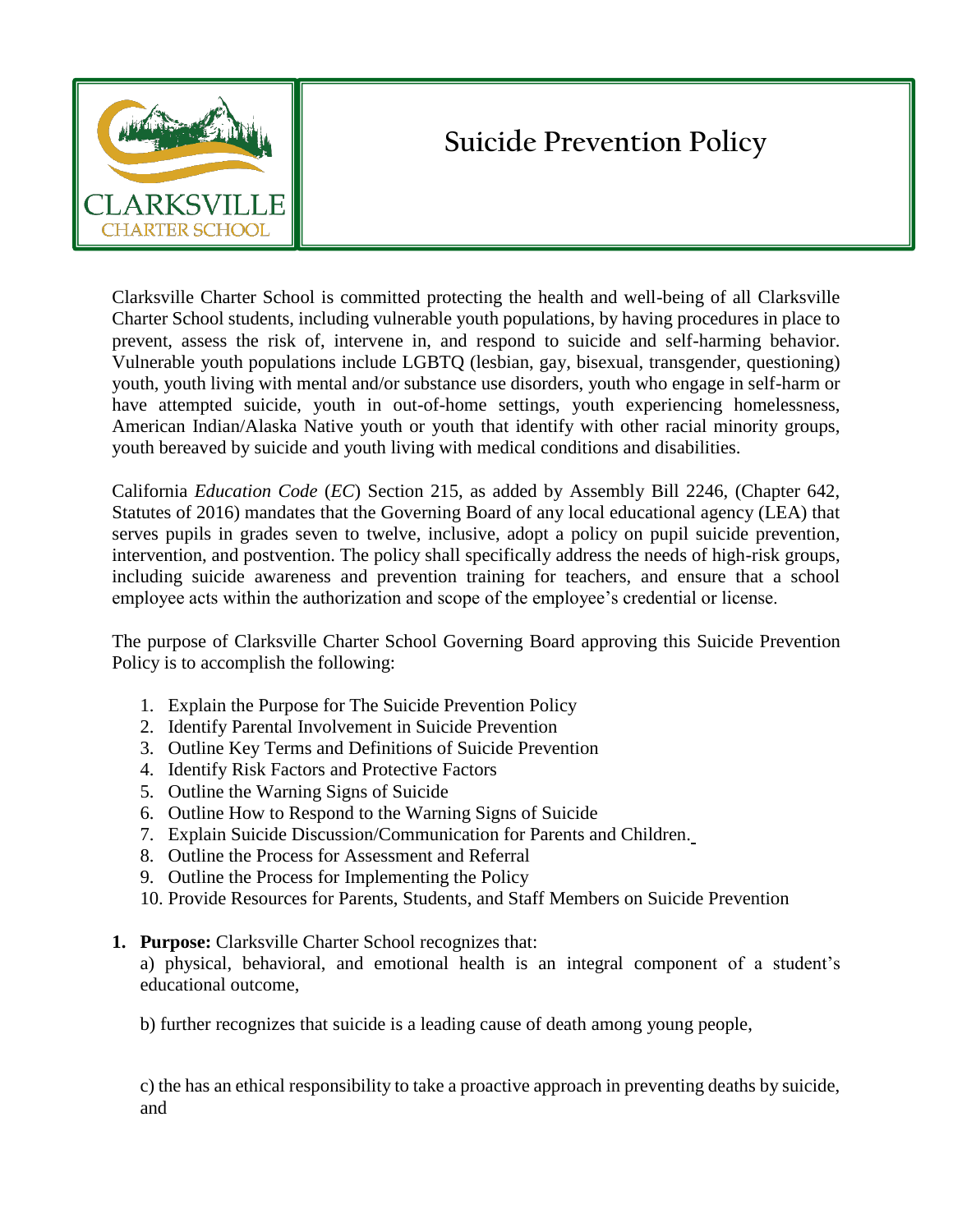d) acknowledges the school's role in providing an environment which is sensitive to individual and societal factors that place youth at greater risk for suicide and one which helps to foster positive youth development.

In recognition of the need to protect the health, safety and welfare of its students, to promote healthy development, to safeguard against the threat or attempt of suicide among school aged youth, and to address barriers to learning, Clarksville Charter School hereby adopts a policy, which corresponds with and supports other federal, state and local efforts to provide youth with prevention education, early identification and intervention, and access to all local resources to promote health and prevent personal harm or injury.

With the intention of creating a safe and nurturing educational entity that minimizes suicidal ideation in students, we also recognize our duty to protect the health, safety, and welfare of our students, and aim to safeguard students and staff against suicide attempts, deaths and other trauma associated with suicide. These safeguards include ensuring adequate supports for students, staff, and families affected by suicide attempts and loss. Because the emotional wellness of students greatly impacts learning, motivation, and educational success, the current policy shall be paired with other policies that support the emotional and behavioral wellness of students. Our policy is based on research and best practices in suicide prevention, and has been adopted with the understanding that suicide prevention activities decrease suicide risk, increase help-seeking behavior, identify those at risk of suicide, and decrease suicidal behaviors. Empirical evidence refutes a common belief that talking about suicide can increase risk or "place the idea in someone's mind."

In an attempt to reduce suicidal behavior and its impact on students and families, the school has developed strategies for suicide prevention, intervention, and postvention, and the identification of the mental health challenges frequently associated with suicidal thinking and behavior. These strategies shall include professional development for parents/guardians, caregivers, students, and school personnel who regularly interact with students or serve in a position to recognize the risk factors and warning signs of suicide.

**2. Parental/Guardian Involvement**: Parents and guardians play a key role in youth emotional and behavioral health, including suicide prevention. This policy is meant to be used as a tool for parents/guardians to be informed and actively involved in decisions regarding a child's welfare. Parents/guardians who learn the warning signs and risk factors for suicide are better equipped to connect with professional help when necessary. The school encourages and advises parents/guardians to take every statement regarding suicide or personal harm seriously and avoid assuming that a child is simply seeking attention.

Parents and guardians can also contribute to factors and conditions that reduce vulnerability to suicidal and self-harming behavior, for vulnerable youth populations. Feeling accepted by parents or guardians is a critical protective factor for vulnerable youth populations. As educators, Clarksville Charter School faculty and staff can help protect vulnerable youth populations by ensuring that parents and guardians have adequate resources regarding family acceptance and the essential role it plays in students' behavioral and emotional health.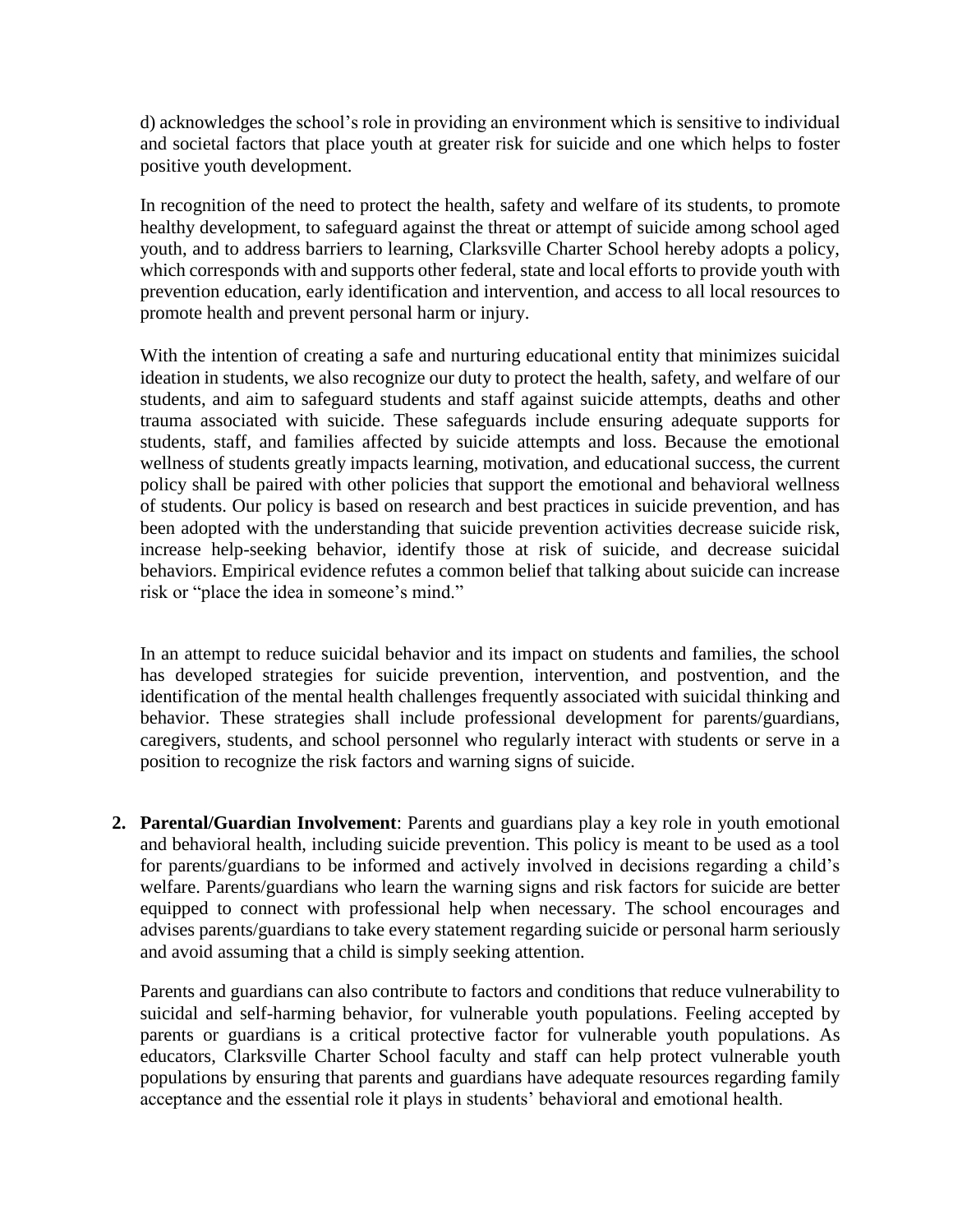**3. Student Participation and Education:** Clarksville Charter School along with its partners has carefully reviewed available student curricula to ensure it promotes the mental health model of suicide prevention and does not encourage the use of the stress model to explain suicide.

Under the supervision of school-employed mental health professionals, and following consultation with county and community mental health agencies, students shall:

- Receive developmentally appropriate, student-centered education about the warning signs of mental health challenges and emotional distress;
- Receive developmentally appropriate guidance regarding the School's suicide prevention, intervention, and referral procedures.
- The content of the education shall include:
	- o Coping strategies for dealing with stress and trauma;
	- o How to recognize behaviors (warning signs) and life issues (risk factors) associated with suicide and mental health issues in oneself and others;
	- o Emphasis on reducing the stigma associated with mental illness and the fact that early prevention and intervention can drastically reduce the risk of suicide.

Student-focused suicide prevention education can be incorporated into classroom curricula (e.g., health classes, freshman orientation classes, science, and physical education).

Clarksville Charter School will support the creation and implementation of programs and/or activities on campus that raise awareness about mental wellness and suicide prevent (e.g., Mental Health Awareness Weeks, Peer Counseling Programs, Freshman Success Programs).

# **4. Key Terms and Definitions:**

- *At Risk* A student who is defined as high risk for suicide is one who has made a suicide attempt, has the intent to die by suicide, or has displayed a significant change in behavior suggesting the onset or deterioration of a mental health condition. The student may have thought about suicide including potential means of death and may have a plan. In addition, the student may exhibit feelings of isolation, hopelessness, helplessness, and the inability to tolerate any more pain. This situation would necessitate a referral, as documented in the following procedures.
- *Crisis Team* A multidisciplinary team of primarily administrative, mental health, safety professionals, and support staff whose primary focus is to address crisis preparedness, intervention/response, and recovery. These professionals have been specifically trained in crisis preparedness through recovery and take the leadership role in developing crisis plans, ensuring school staff can effectively execute various crisis protocols, and may provide mental health services for effective crisis interventions and recovery supports.
- *Mental Health* A state of mental and emotional being that can impact choices and actions that affect wellness. Mental health problems include mental and substance use disorders.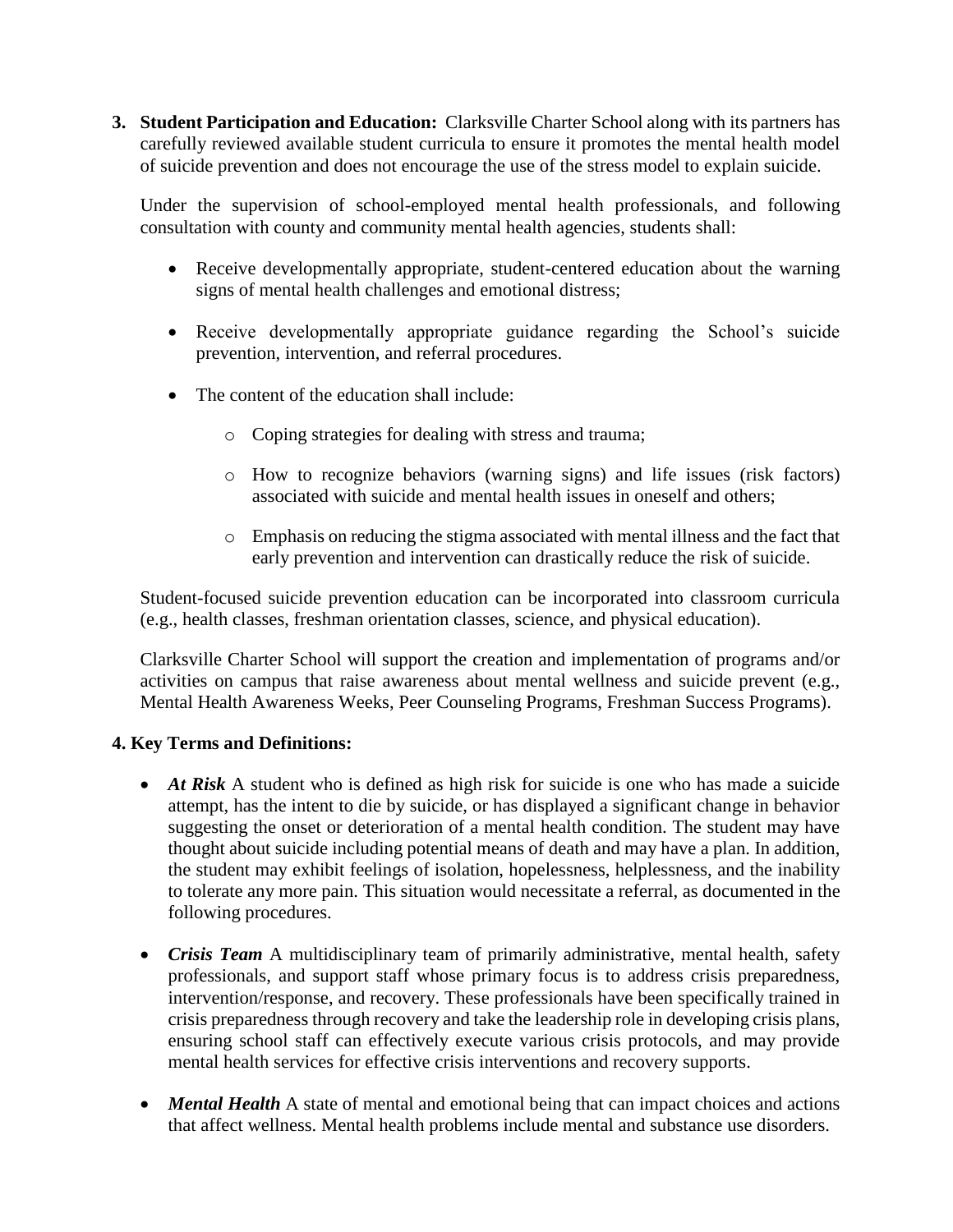- *Postvention* Suicide postvention is a crisis intervention strategy designed to reduce the risk of suicide and suicide contagion, provide the support needed to help survivors cope with a suicide death, address the social stigma associated with suicide, and disseminate factual information after the suicide death of a member of the school community.
- Risk Assessment An evaluation of a students who may be at risk for suicide, conducted by the appropriate school staff (e.g., school psychologist or school counselor). This assessment is designed to elicit information regarding the student's intent to die by suicide, previous history of suicide attempts, presence of a suicide plan and its level of lethality and availability, presence of support systems, and level of hopelessness and helplessness, mental status, and other relevant risk factors.
- *Risk Factors for Suicide* Characteristics or conditions that increase the chance that a person may try to take his or her life. Suicide risk tends to be highest when someone has several risk factors at the same time. Risk factors may encompass biological, psychological, and or social factors in the individual, family, and environment.
- *Self-Harm* Behavior that is self-directed and deliberately results in injury or the potential for injury to oneself. Can be categorized as either non-suicidal or suicidal. Although selfharm often lacks suicidal intent, youth who engage in self-harm are more likely to attempt suicide.
- *Suicide* Death caused by self-directed injurious behavior with any intent to die as a result of the behavior. Note: The coroner's or medical examiner's office must first confirm that the death was a suicide before any school official may state this as the cause of death.
- *Suicide Attempt* A self-injurious behavior for which there is evidence that the person had at least some intent to kill himself or herself. A suicide attempt may result in death, injuries, or no injuries. A mixture of ambivalent feelings such as wish to die and desire to live is a common experience with most suicide attempts. Therefore, ambivalence is not a sign of a less serious or less dangerous suicide attempt.
- *Suicidal Behavior* Suicide attempts, intentional injury to self-associated with at least some level of intent, developing a plan or strategy for suicide, gathering the means for a suicide plan, or any other overt action or thought indicating intent to end one's life.
- *Suicide Contagion* The process by which suicidal behavior or a suicide influences an increase in the suicidal behaviors of others. Guilt, identification, and modeling are each thought to play a role in contagion. Although rare, suicide contagion can result in a cluster of suicides.
- *Suicidal Ideation* Thinking about, considering, or planning for self-injurious behavior which may result in death. A desire to be dead without a plan or intent to end one's life is still considered suicidal ideation and should be taken seriously.

# **5. Risk Factors and Protective Factors:**

**Risk Factors** are characteristics or conditions that increase the chance that a person may try to take her or his life or participate in self-harming behaviors. These risks tend to be highest when someone has several risk factors at the same time.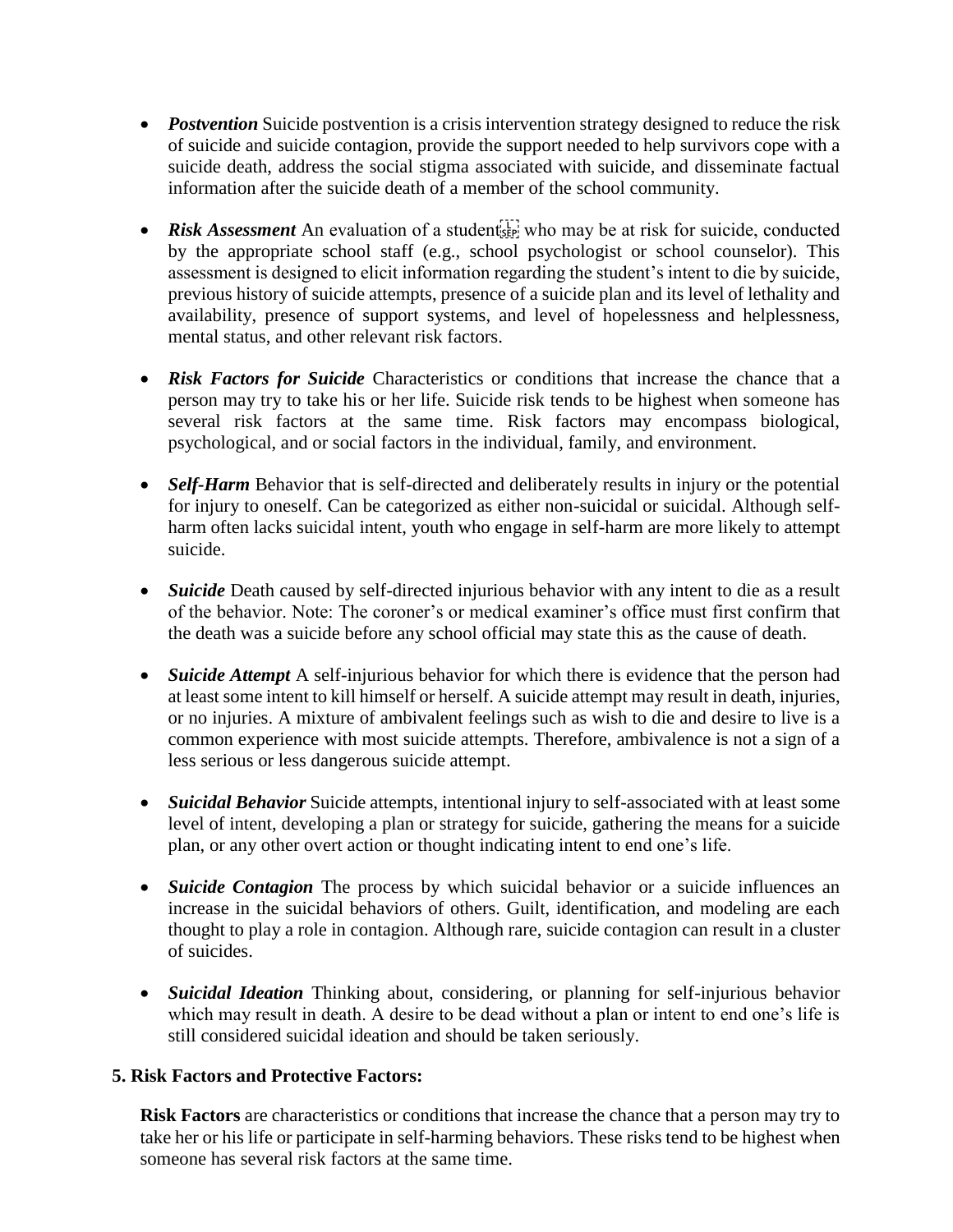# **The most frequently cited risk factors for suicide are:**

- 1. Major depression (feeling down in a way that impacts your daily life) or bipolar disorder (severe mood swings)
- 2. Problems with alcohol or drugs
- 3. Unusual thoughts and behavior or confusion about reality
- 4. Personality traits that create a pattern of intense, unstable relationships or trouble with the law
- 5. Impulsivity and aggression, especially along with a mental disorder
- 6. Previous suicide attempt or family history of a suicide attempt or mental disorder
- 7. Serious medical condition and /or pain

It is important to bear in mind that the large majority of people with mental disorders or other suicide risk factors do not engage in suicidal behavior.

**Protective Factors** are characteristics or conditions that may help to decrease a person's risk of suicide or self-harming behaviors. While these factors do not eliminate the possibility of suicide, especially in someone with risk factors, they may help to reduce that risk. Protective factors for suicide have not been studied as thoroughly as risk factors, so less is known about them.

## **The most frequently cited protective factors of suicide include:**

- 1. Receiving effective mental health care
- 2. Positive connections to family, peers, community, and social institutions such as marriage and religion that foster resilience
- 3. The skills and ability to solve problems

## **It is important for school districts to be aware of student populations that are at elevated risk of suicidal or self-harming behavior based on various factors:**

- 1. Youth living with mental and/or substance use disorders. While the large majority of people with mental disorders do not engage in suicidal behavior, people with mental disorders account for more than 90 percent of deaths by suicide. Mental disorders, in particular depression or bipolar (manic-depressive) disorder, alcohol or substance abuse, schizophrenia and other psychotic disorders, borderline personality disorder, conduct disorders, and anxiety disorders are important risk factors for suicidal behavior among your people. The majority of people suffering from these mental disorders are not engaged in treatment, therefore school staff may play a pivotal role in recognizing and referring the student to treatment that may reduce risk.
- 2. Youth who engage in self-harm or have attempted suicide. Suicide risk among those who engage in self-harm is significantly higher than the general population. Whether or not they report suicidal intent, people who engage in self-harm are at elevated risk for dying by suicide within 10 years. Additionally, a previous suicide attempt is a known predictor of suicide death. Many adolescents who have attempted suicide do not receive necessary follow up care.
- 3. Youth in out-of-home settings. Youth involved in the juvenile justice or child welfare systems have a high prevalence of many risk factors of suicide. Young people involved in the juvenile justice system die by suicide at a rate about four times greater than the rate among youth in the general population. Though comprehensive suicide data on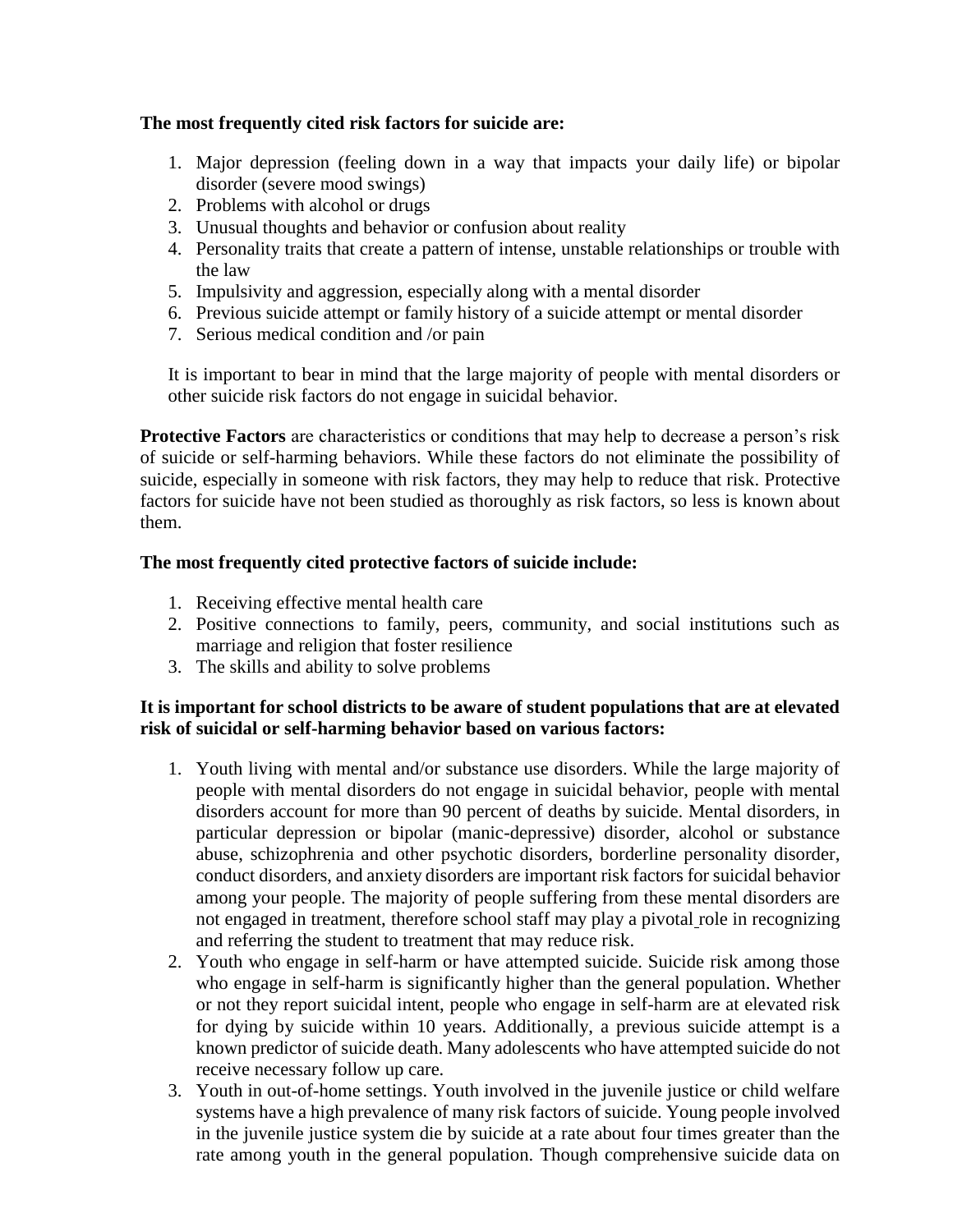youth in foster care does not exist, one research found that youth in foster care were more than twice as likely to have considered suicide and almost four times more likely to have attempted suicide than their peers not in foster care.

- 4. Youth experiencing homelessness. For youth experiencing homelessness, rates of suicide attempts are higher than those of the adolescent population in general. These young people also have higher rates of mood disorders, conduct disorders, and posttraumatic stress disorder.
- 5. American Indian/Alaska Native youth. In 2009, the rate of suicide among American Indian / Alaska Native youth ages 15-19 was more than twice that of the general youth population. Risk factors that can affect this group include substance use, discrimination, lack of access to mental health care, and historical trauma.
- 6. LGBTQ (lesbian, gay, bisexual, transgender, or questioning) youth. The CDC finds that LGBTQ youth are four times more likely, and questioning youth are three times more likely, to attempt suicide as their straight peers. The American Association of Suicidology reports that nearly half of young transgender people have seriously considered taking their lives and one quarter report having made suicide attempt. Suicidal behavior among LGBTQ youth can be related to experiences of discrimination, family rejections, harassment, bullying, violence and victimization. For those youth with baseline risk for suicide (especially those with a mental disorder), these experiences can place them at increased risk. It is these societal factors, in concert with other individual factors such as mental health history, and not the fact of being LGBTQ that will elevate the risk of suicidal behavior for LGBTQ youth.
- 7. Youth bereaved by suicide. Studies show that those who have experience suicide loss, through the death of a friend or loved one, are at increased risk for suicide themselves.
- 8. Youth living with medical conditions and disabilities. A number of physical conditions are associated with an elevated risk for suicidal behavior. Some of the conditions include chronic pain, loss of mobility, disfigurement, cognitive styles that make problem-solving a challenge, and other chronic limitations. Adolescents with asthma are more likely to report suicidal ideation and behavior than those without asthma. Additionally, studies show that suicide rates are significantly higher among people with certain types of disabilities, such as those with multiple sclerosis or spinal cord injuries.
- **6. Warning Signs of Suicide**: It is vital to suicide prevention that individuals are equipped to recognize the warning signs of someone who is seriously contemplating suicide. Behaviors that may mean a person is at *immediate* risk for suicide and thus prompt you to take action right away include:
	- Talking about wanting to die or to kill one's self
	- Looking for a way to kill one's self, such as a new or sudden interest in buying a gun
	- Talking about feeling hopeless or like there's no point in living or carrying on
	- Unusual or unexpected visits or calls to family and friends to say "goodbye" as if they will not be seen again
	- Sudden efforts to get one's affairs in order, e.g., making a will out of the blue or giving away prized possessions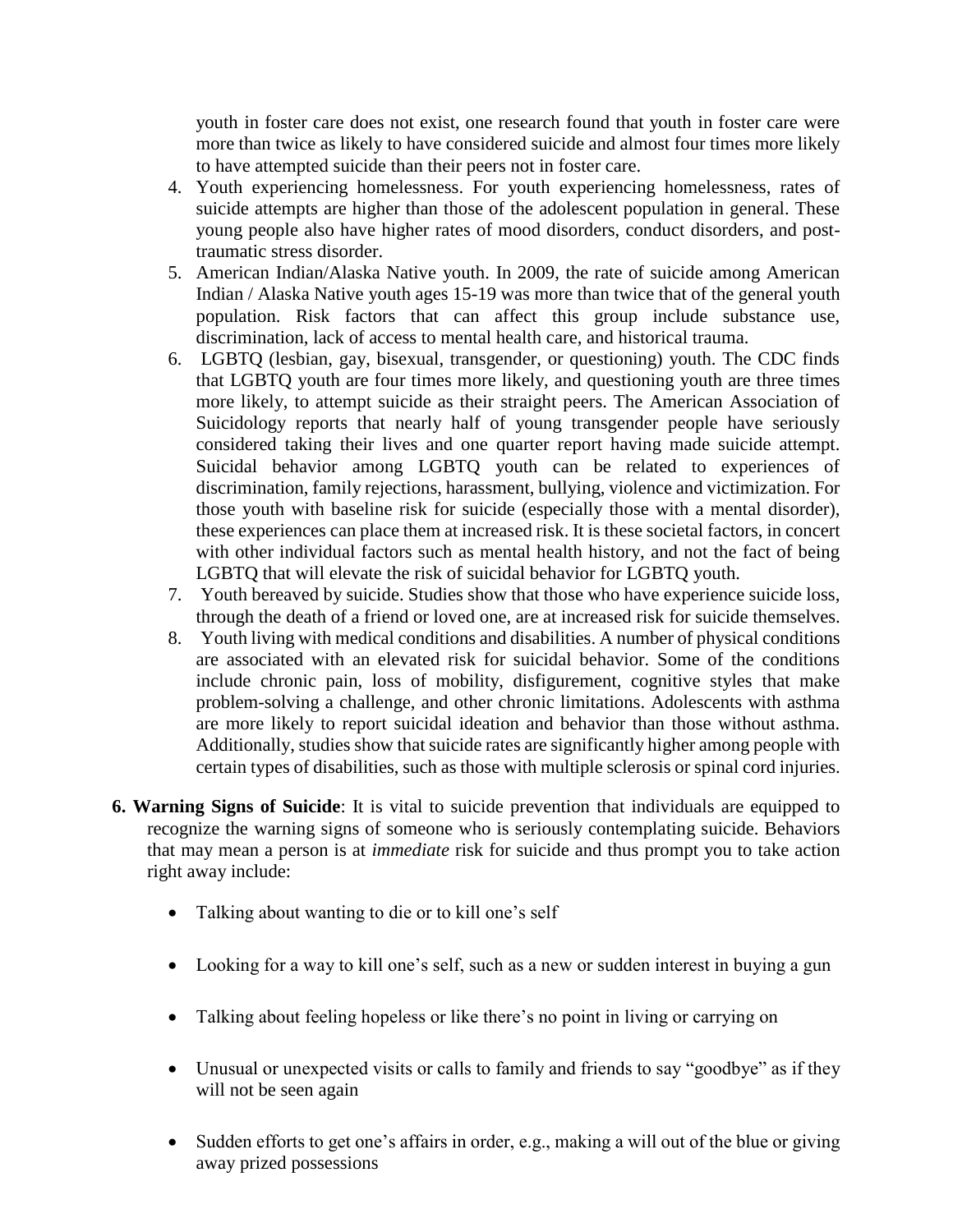- A sudden sense of calm and happiness; though this might sound contradictory, if an extremely depressed person suddenly seems calm or happy, this can mean the person has made a decision to commit suicide. *Do not assume a person expressing a desire to die is joking*. Ask if they are serious. And make sure to follow up. Someone might say they are only joking when in fact the "joke" is motivated by a sincere desire to die. Suicide is not a joking matter; do not treat it as such. Less immediate, but still concerning, warning signs of suicidal ideation include:
- Feeling anxious or agitated
- Sudden reckless behavior
- Significant changes in sleep behavior (hardly sleeping, sleeping too much)
- Withdrawing or isolating from others
- Talking about feeling trapped
- Talking about pain feeling unbearable
- Talking about being a burden to others
- Increased use/abuse of alcohol or drugs
- Extreme mood swings

*The above behaviors do not necessarily indicate suicidal ideation in and of themselves. However, when combined with other factors (like a recent, painful loss or public moment of humiliation), they should take on a new sense of urgency to intervene with help.*

- **7. Responding to the Warning Signs**: The most important thing you can do is *take the person seriously*. Do not judge them; do not make them feel bad; do not make a joke about it even if it makes you feel uncomfortable. Above all, do not assume the person is only seeking attention. That is not your judgment to make and you making it could be a life-threatening mistake. Be there, support them, and take immediate action. That immediate action should include, at the very minimum, the following:
	- Talk to the person. Let them know you care about them.
	- Listen without judging. This means you need to set aside whatever religious or theological beliefs you have about suicide in the abstract. This moment is about helping the human being in front of you who needs support.
	- Try not to act/appear shocked. The person is already in distress; an overwhelming display of emotions on your part could only further distress them and make them feel they should not talk to you.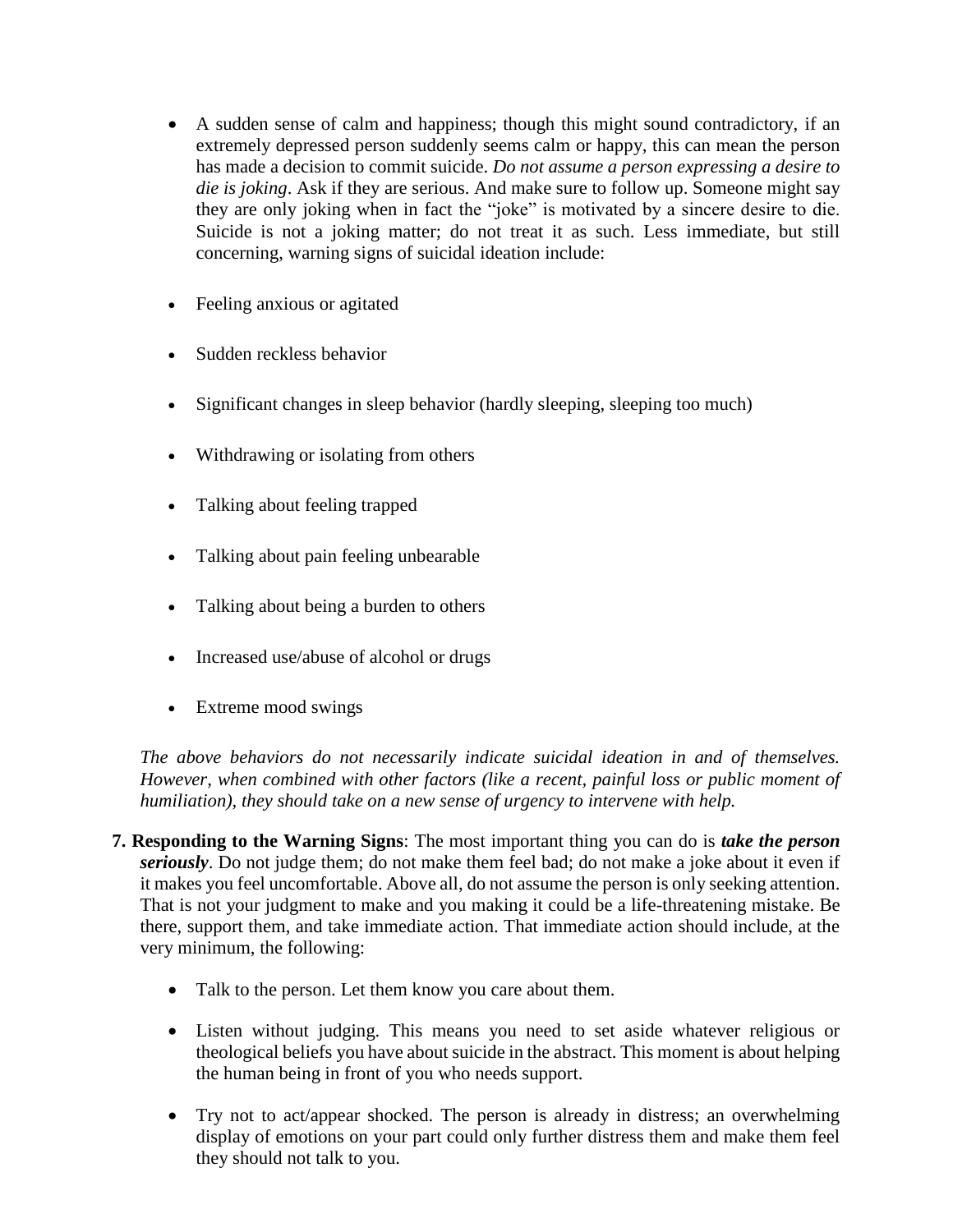Ask the person directly, "Are you thinking of ending your life?" or "Are you considering killing yourself?" Though it might make *you* uncomfortable, remember these four concrete questions: Suicidal? Method? Have what you need to follow through with plan? When?

The more information you know, the better you can help the suicidal person as well as the professionals that need to get involved. Also, asking these questions can help you determine how significant the risk. The more developed the person's suicidal plan, the higher the risk. For example, if the person has a method and a time in mind, the risk is extremely high.

- If the person says, "No," continue to be with the person and give support and stay in touch for the next few days, repeating the above process.
- If the person says, "Yes," and has a plan and access to lethal means, do not leave the person alone. Get a professional involved. *Immediately contact a local mental health professional, law enforcement, a local hospital emergency department, and/or the National Suicide Prevention Lifeline (1–800–273-8255).*
- Provide any relevant information you may have about the person to those who are managing the crisis.
- Keep in contact with the person after the crisis and provide ongoing care and support.
- Draw on other leaders and volunteers in your home and school community to provide support
- If a person ever asks you to keep their suicidal feelings or thoughts secret, refuse. The most loving response to someone feeling suicidal is getting them the help they need. A life is at risk. *If the risk of chronic/not immediate:*  Sometimes people may display warning signs of suicide or *feel* suicidal but not have any plans to actually commit suicide. Their risk may be low, but their suicidal feelings or thoughts are still causing significant distress in their lives. Even though their risk of actually attempting suicide is low, you should still reach out and do your best to support them. Here are some ways you can do so:
- Ask them directly about their feelings and thoughts. You'd be surprised how willing some people are to talk about their suicidal urges. It might even be a relief for them to have someone to talk to about those urges. The Help Guide gives the following suggestions for starting such a conversation:
	- o Help Guide, "Suicide Prevention: How to Help Someone who is Suicidal," https://www.helpguide.org/articles/suicide-prevention/suicide-prevention.htm
		- *Ways to start a conversation about suicide*: I have been feeling concerned about you lately. Recently, I have noticed some differences in you and wondered how you are doing. I wanted to check in with you because you haven't seemed yourself lately.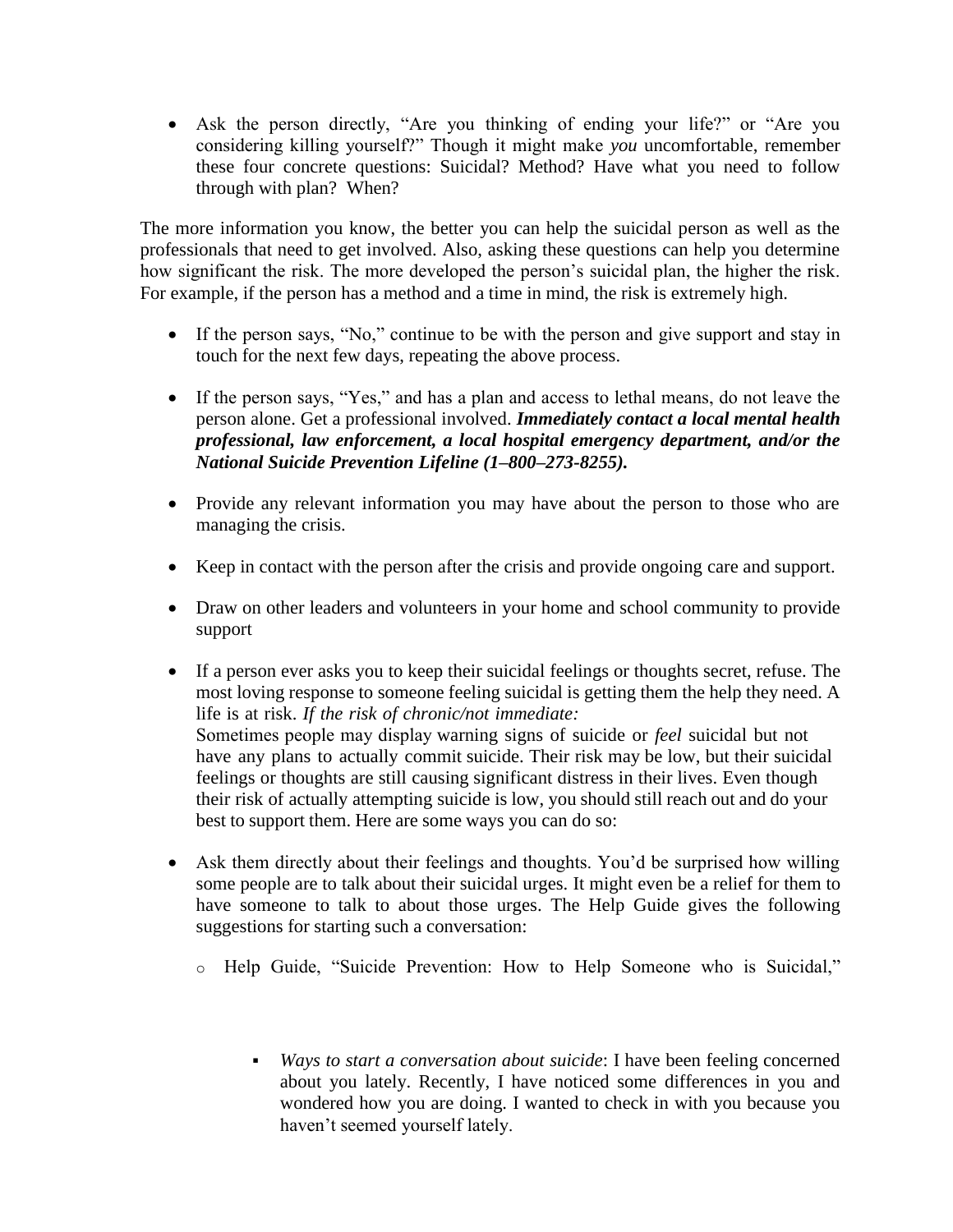- *Questions you can ask*: When did you begin feeling like this? Did something happen that made you start feeling this way? How can I best support you right now? Have you thought about getting help?
- *What you can say that helps*: You are not alone in this. I'm here for you. You may not believe it now, but the way you're feeling will change. I may not be able to understand exactly how you feel, but I care about you and want to help. When you want to give up, tell yourself you will hold off for just one more day, hour, minute—whatever you can manage.

Educate yourself about suicide. Study more about suicide, its causes, and how to show love to someone who struggles with it.

Do not talk about suicidal people as if they are "crazy" or "insane." Use words that will not make them feel like isolating themselves even more. Most suicidal people are not clinically psychotic. They might be grief-stricken or depressed, but do not make them feel like they should be locked up in an asylum.

Help the person find professional assistance. Offer to help them find a counselor or therapist; offer to help fill out forms for applying to your county or state's mental health care system.

Encourage positive lifestyle changes, such as exercising more. Start small: for example, invite the person to going for a walk or hiking with you on the weekend.

Help the person make a safety plan. Help the person develop a set of concrete and specificsteps they promise to follow if they feel particularly suicidal. The plan should include things they promise to avoid (alcohol, drugs, etc.) and things they promise to do instead (call you, call another friend or therapist, etc.).

If necessary, have the person temporarily give you anything that they could use to commit suicide, such as unneeded, extra medications, razors, knives, etc.

Continue to stay in touch and support the person over the long-term. Repeat the above steps as needed.

- **8. For Parents- Suicide Discussion/Communication: Talking to your Children**: *Here are some suggestions to help you with introducing the subject:*
	- **Be courageous**: There is no shame in admitting that suicide is a scary issue. As parents, you probably want to protect your kids from all sorts of scary things. But you also have an obligation to teach them how to face reality and equip them to deal with all the scary things reality can bring. Here's the truth: your kids are going to learn about suicide one way or another. So would you rather that they learn about it from the media or a friend who suddenly kills himself, or would you rather that you have the opportunity to educate them in advance? So face those fears and dive right in.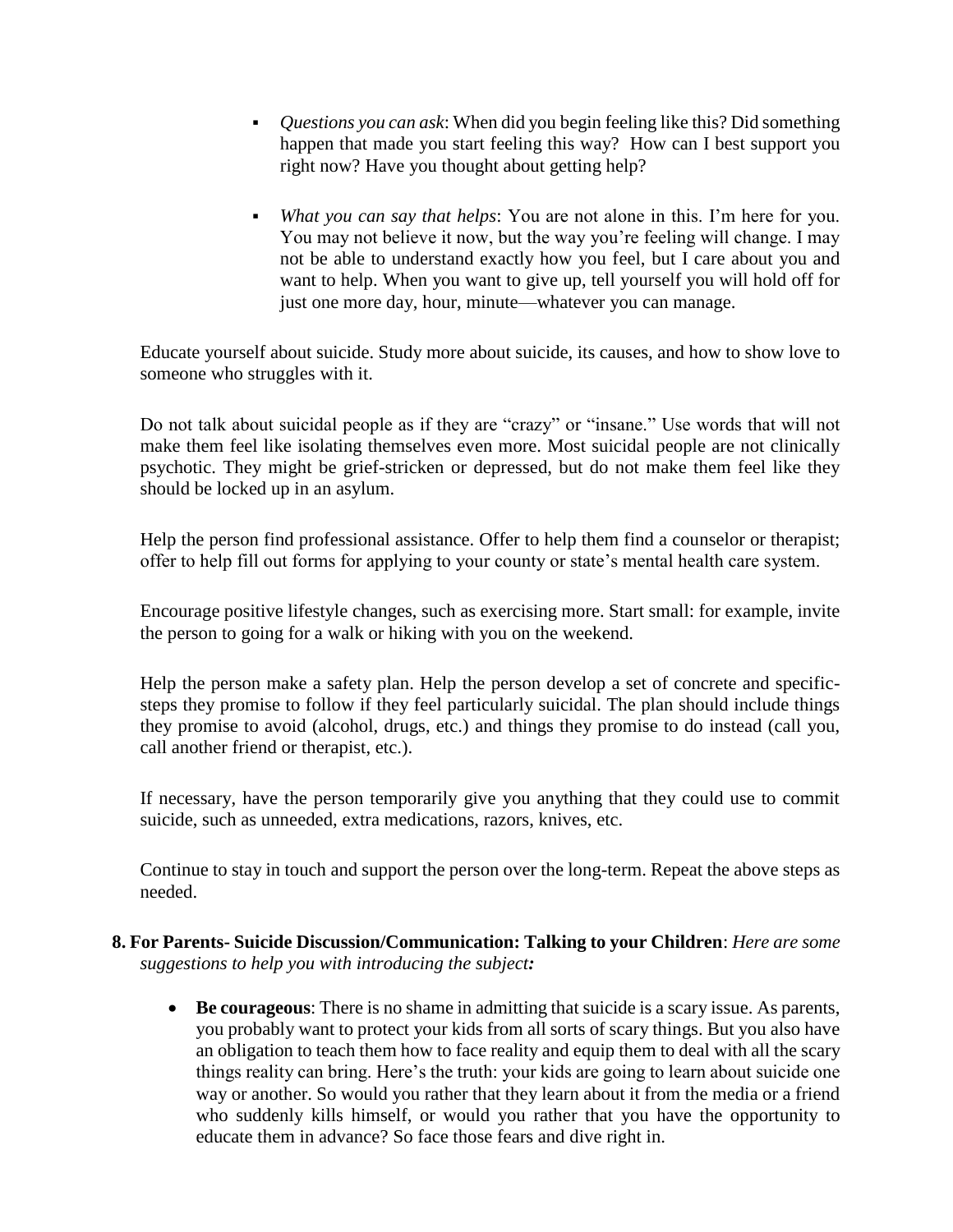- **Pick a time where you can have an uninterrupted conversation:** Start the conversation when you have the best chance of having your child's attention. A car ride, for example, ensures that your child will have fewer distractions than at home with the TV on. While you want to make sure your child gives you their attention, also make sure they don't feel trapped. Remember: if talking about suicide makes *you*  uncomfortable, it can also make your child feel uncomfortable. So make sure you not only have their attention, but that you do so in an environment that feels nonthreatening and open.
- **Plan in advance:** Think about what you want to say and make sure you have the right information to talk to your child accurately and helpfully about suicide. Make notes or plan a script if you want.
- **Tailor the conversation to your child's age:** When talking about suicide (or any big, serious topic, for that matter), make sure that you keep the conversation at a level that is appropriate for that child's developmental level. For younger children, your descriptions can be shorter and simpler. For older children, give longer and more detailed answers. Additionally, older children will likely have many questions. If you don't know the answer to a question, don't be afraid to say that. You can make it into a learning experience and research the answer with your child together. That's much better than inaccurate or misleading information.
- **Explain suicide in a way that dispels common myths:** Let your children know not only the facts about suicide, but also what depression is and how it can make people feel suicide is their only escape. Let them know that suicide is never a necessity and that there is always hope. Let them know that they are not bad if they feel sad or upset and that it's ok to tell you if they do feel this way. Make sure they feel safe in your home and that they do not have to pretend to always be happy. Let them know you will not judge them if they are feeling down and that you love them no matter how happy or sad they are.
- **Encourage them to talk to trusted adults:** Let your kids know that they can talk to you if they are feeling depressed or suicidal. Or let them know that if they ever feel uncomfortable talking to you about depression or suicide, that they can always talk to another trusted family member or adult in your community. The important thing is that they do not hold their feelings inside until they become so unbearable they feel like they are going to explode.
- **Let your child speak:** Ask your child what *they* think about the topic. Just be direct, e.g., "Have you thought about suicide? What do you think about it? Do your friends think about it? Do you know who you can talk to if you're feeling these feelings?"
- **Listen to your child:** If you ask your child what they think, make sure to be silent and give them the space to talk. If they say something that is inaccurate or that worries you, definitely be honest but do not interrupt them. Wait until they are done, affirm that you heard what they said and appreciate that they shared their thoughts with you, and *then*  address whatever issues you feel need to be corrected.
- **Seeking Assistance:** There are differing situations where your child's distress may become apparent. Your child may reveal their suicidal thoughts to you, a friend, or a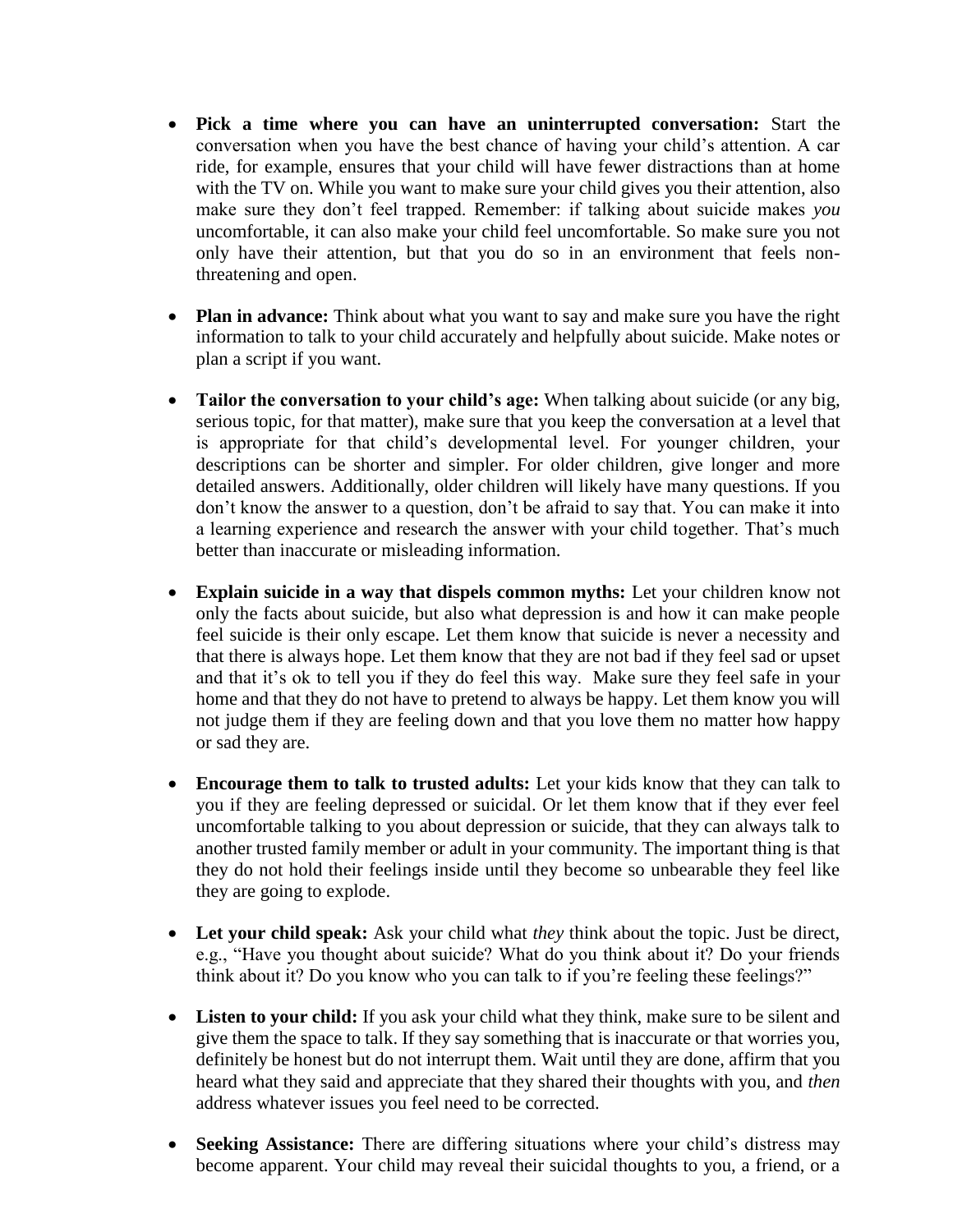trusted adult. Whoever becomes aware of your child's distress must immediately seek assistance. In seeking assistance, your child's safety is the first consideration. The child should **never** be left alone during this crisis. If your child has a physician or therapist, call to alert them of the situation.

**For the Child/ Student:** School can be an exciting time, filled with new experiences, but at times you might feel as though it is more of a struggle. This information is meant to help you as you work through a tough time.

Life can be stressful. Between the friend drama, packed schedules, classes, clubs, relationships, sports, jobs, parental expectations, figuring out who you are, uncertainty over things, and not getting enough sleep, life can occasionally get you down and feel overwhelming. That is normal.

What is not normal is struggling through each day, feeling like things will only get worse. Maybe you feel like you have lost control, that nothing matters, or that you are alone. These feelings may indicate a condition that requires professional help, such as depression, anxiety or other mental health conditions.

Not everyone experiences mental health conditions in the same way, but **everyone struggling with their mental health deserves help**. Depression is among the most common conditions experienced. It is a complex medical illness that significantly interferes with an individual's ability to function, enjoy life, and feel like themselves.

A number of factors may contribute to a person becoming depressed; genetic predisposition and stressful life events can certainly play a role, but sometimes depression can occur without an obvious cause. This means that **anyone can become depressed**, even those who seemingly have every reason to be happy.

Depression commonly affects your thoughts, your emotions, your behaviors, and your overall physical health. Experiencing any one of these symptoms on its own does not constitute depression; a diagnosis of depression requires several of these symptoms to occur for at least two weeks. Here are some of the most common symptoms that point to the presence of depression:

# **Feelings:**

- o Sadness
- o Hopelessness
- o Guilt
- o Moodiness
- o Angry outbursts
- o Loss of interest in friends, family, and favorite activities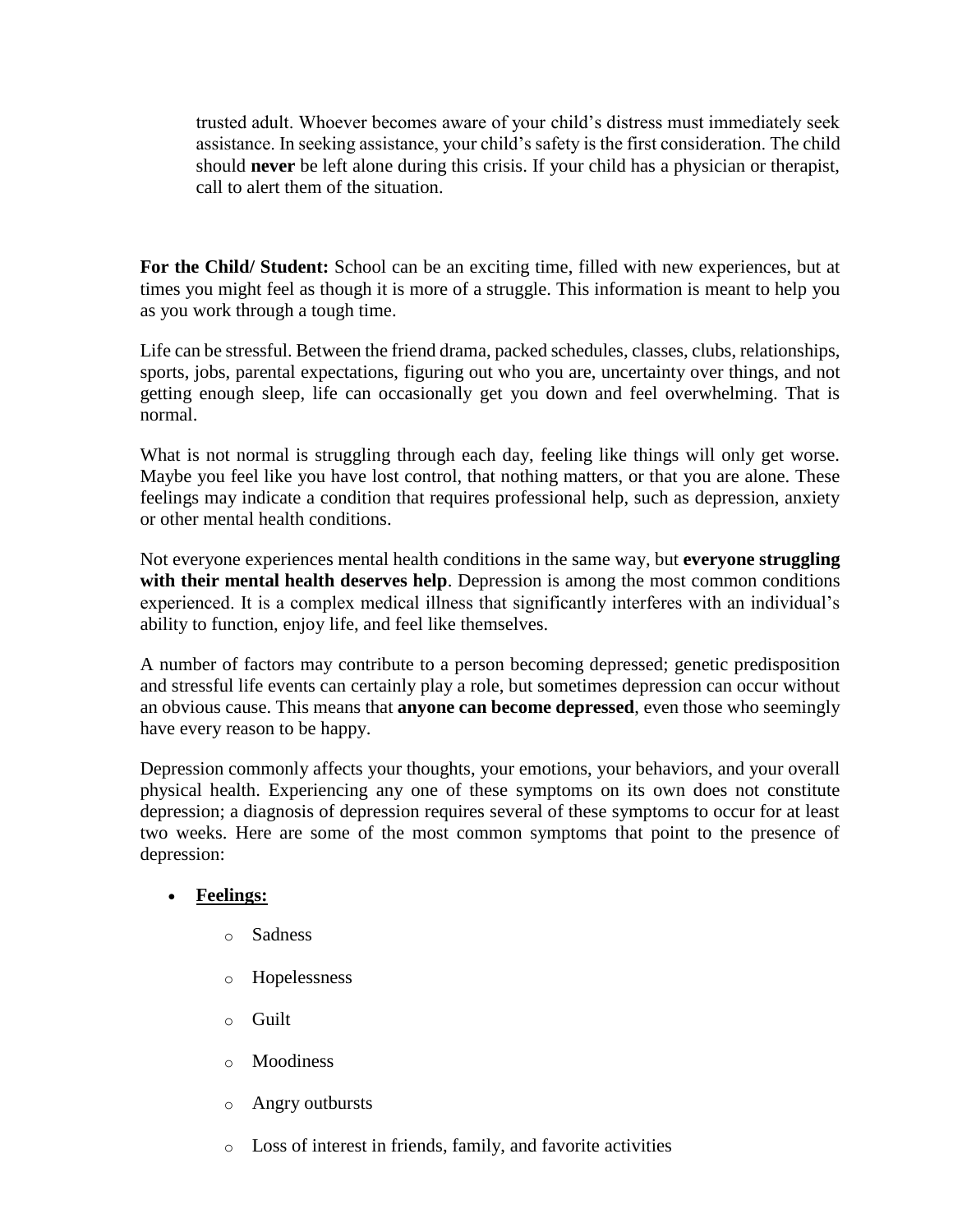# **Thoughts:**

- o Trouble concentrating
- o Difficulty making decisions
- o Trouble remembering
- o Thoughts of harming oneself
- o Delusions and/or hallucinations can also occur in cases of severe depression

# **Behaviors:**

- o Withdrawing from people
- o Substance abuse
- o Missing work, school, or other commitments
- o Attempts to harm oneself (e.g., cutting)

# **Physical/Somatic Problems:**

- o Tiredness or lack of energy
- o Unexplained aches and pains
- o Changes in appetite
- o Weight loss or gain
- o Changes in sleep sleeping too little or too much

If you are experiencing symptoms of depression, it is important to **talk to a trusted adult**  (parent, teacher, counselor, coach, or clergy) or doctor so that you can get the help you need. **Depression does not go away on its own, but with the appropriate help it can be treated.**  Studies show that more than 80% of people with depression can feel better with talk therapy (counseling) and/or medication. Maybe you have noticed that your friend has not been acting like themselves lately and you are worried about whether or not they are really "fine" after all. If you think a friend may be depressed, show them you care by reaching out. Give yourself time to talk in a private, comfortable place. Honestly share what you have noticed (changes in behavior, things they have said or done) and ask them how they are feeling. Let them know that you are asking them because you care, because you want them to feel better, and because there is help. Let them know that there is hope and help available, and support them to get the help they need. If you don't feel comfortable asking your friend, share your concerns with a trusted adult who can. Talking about mental health can be difficult, but reaching out and getting help for depression is one of the most courageous, important things you can do for yourself or for a friend. **It might even save a life.** 

• Resources at home or outside school: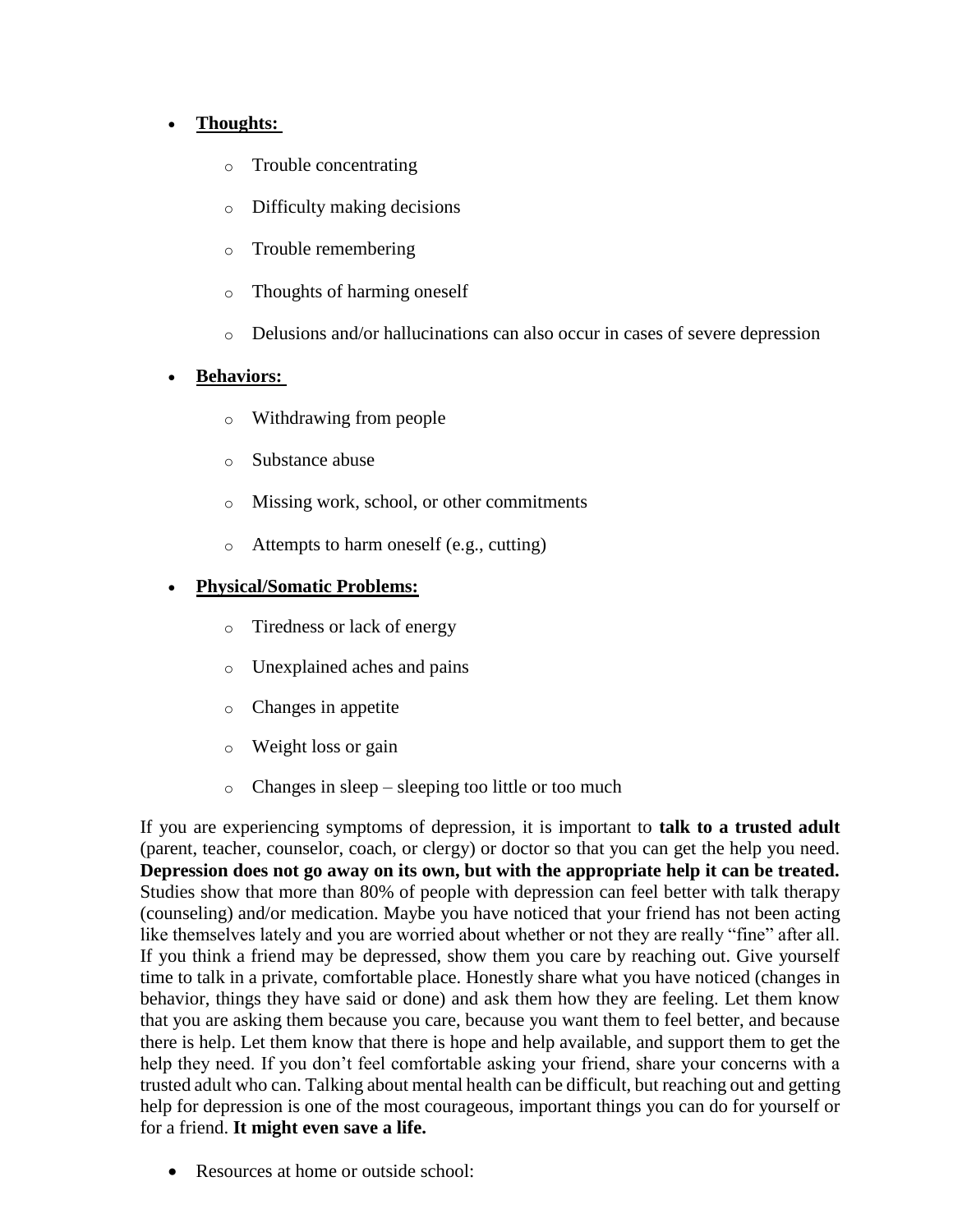- o Talk to a parent or older relative
- o Call your pediatrician or physician
- o Talk to a trusted adult, teacher, or guidance counselor
- o National Suicide Prevention Lifeline: 800-273-8255
- o If someone is in immediate danger, **call 911**. *Getting help does not mean that you have failed, it demonstrates courage, hope, and means you've allowed others to show they care.*
- **9. Assessment and Referral:** When a student is identified by a staff person as potentially suicidal, e.g., verbalizes about suicide, presents overt risk factors such as agitation or intoxication, the act of self-harm occurs, or a student self-refers, the student will be seen by a school employed mental health professional within the same school day to assess risk and facilitate referral. If there is no mental health professional available, a school nurse or administrator will fill this role until a mental health professional can be brought in.
	- School staff will continuously supervise the student to ensure their safety.
	- The designated mental health and suicide prevention coordinator (s) will be made aware of the situation as soon as reasonably possible.
	- The mental health professional/coordinator will contact the student's parent or guardian, and will assist the family with urgent referral. When appropriate, this may include calling emergency services or bringing the student to the local hospital emergency department, but in most cases will involve setting up an outpatient mental health or primary care appointment and communicating the reason for referral to the healthcare provider.
	- Staff will ask the student's parent or guardian for written permission to discuss the student's health with outside care, if appropriate.

## **Protecting the health and well-being of all students is of utmost importance. A suicide prevention policy serves to assist and protect all students through the following steps:**

- Students should be made aware of and informed about recognizing and responding to warning signs of suicide in peers and friends, using coping skills, using support systems, and seeking help for themselves and friends.
- Clarksville Charter School will designate a suicide prevention coordinator to serve as a point of contact for students in crisis and to refer students to appropriate resources.
- When a student is identified as being at risk, they will be assessed by a school employed mental health professional who will work with the parents, staff, and student, and help connect them to appropriate local resources.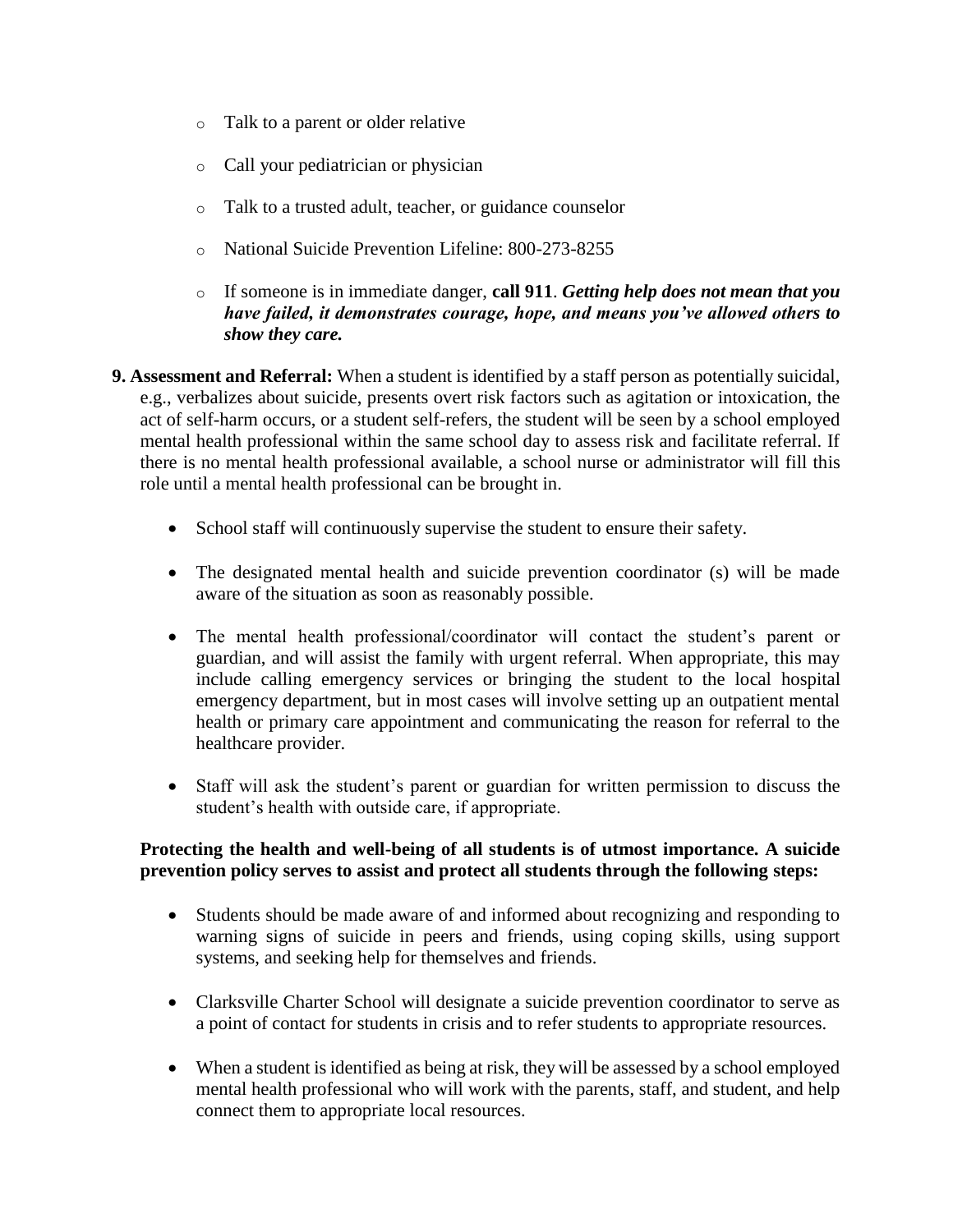- Students will have access to national resources which they can contact for additional support.
- All students will be expected to help create a school culture of respect and support in which students feel comfortable seeking help for themselves or friends. Students are encouraged to tell an adult (e.g., teacher, parent) if they, or someone they know, is feeling suicidal or in need of help.
- Students should also know that because of the life or death nature of these matters, confidentiality or privacy concerns are secondary to seeking help for students in crisis.
- If the student is in imminent danger (has access to a gun, is on a rooftop, or in other unsafe conditions), a call shall be made to 911.
- A referral process should be prominently disseminated to all staff members with access to students, so they know how to respond to a crisis and are knowledgeable about the school and community-based resources.
- The Executive Director shall establish crisis intervention procedures to ensure student safety and appropriate communications if a suicide occurs or an attempt is made by a student or adult on campus or at a school-sponsored activity.
- The referral process shall be prominently disseminated to all parents/guardians/caregivers so they know how to respond to a crises and are knowledgeable about the school and community-based resources.

**Coping Skills/Healthy Behaviors:** These are positive actions and behaviors that a student engages in to help them through their struggles on a daily basis. Some coping strategies include activities that students can do in order to regulate his/her emotions; ask the student for input, and teach him/her additional strategies if necessary. Strategies may include: *slow breathing, yoga, play basketball, draw, write in journal, take a break from school activities to drink water, listen to music.*

**Places I Feel Safe:** These are places that the student feels most comfortable. It should be a safe, healthy, and generally supportive environment. This can be a physical location, an imaginary happy place, or in the presence of safe people. Help students identify a physical and/or emotional state of being. Places may include: m*y being with my friends, youth group at church, imagining I am on a beach watching the waves.*

**School Support**: Any school staff member or administrator can check in with a student regularly (regardless of whether or not the student seeks out help). Notify student's teacher(s) and request monitoring and supervision of the student (keeping in mind not to share confidential information).

**Adult Support:** It is important that a student also feel connected with healthy adults at home or in their community. The student should trust these adults and feel comfortable asking for help during a crisis. Identify how student will communicate with these individuals and include a phone number. Some adults may include: *family (e.g., grandparent, aunt, uncle, adult sister); clergy (e.g. youth pastor); or neighbor.*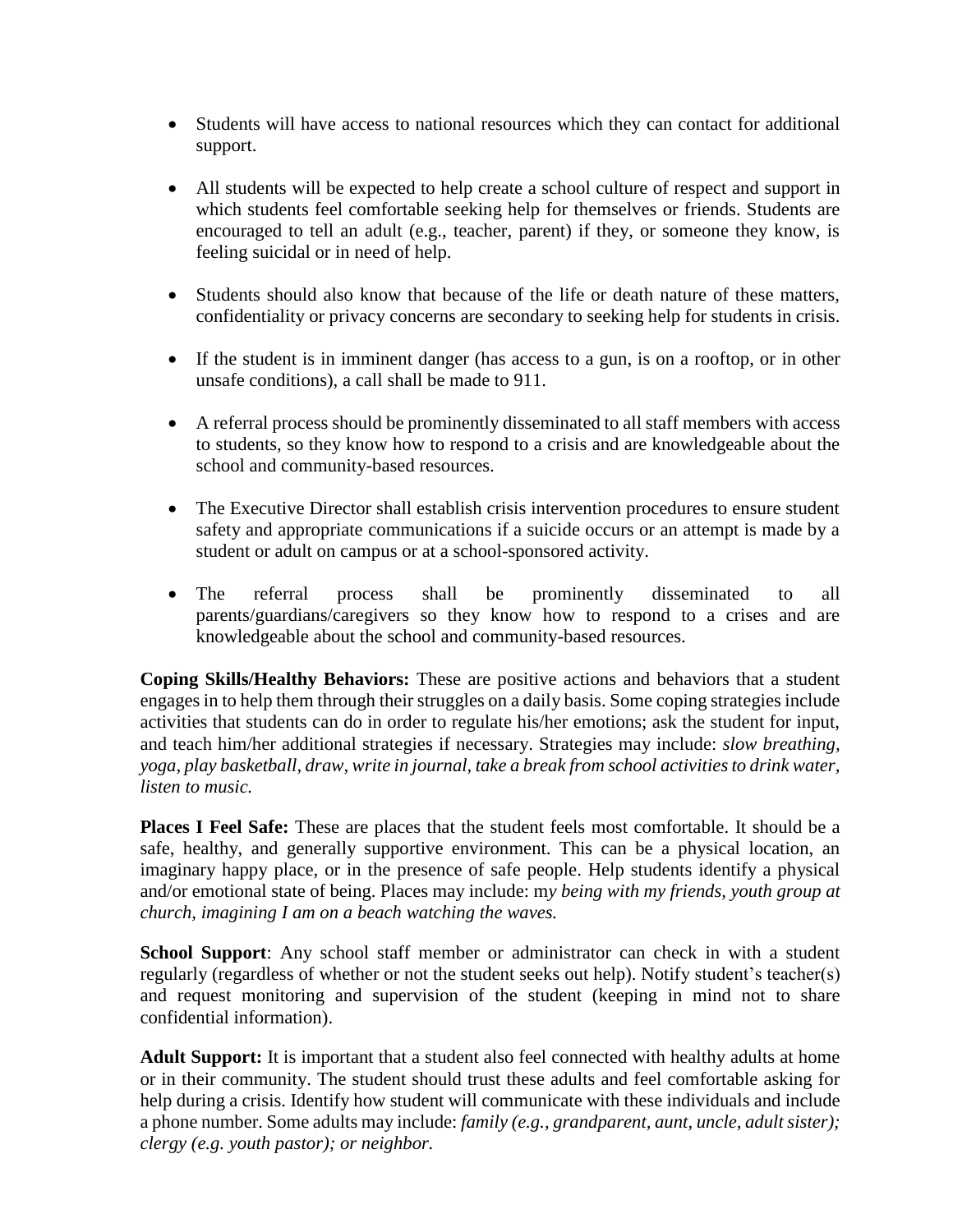**10. Prevention: School Policy Implementation**: A suicide prevention coordinator shall be designated by Clarksville Charter School Administration. This may be an existing staff person, such as a School Counselor or School Psychologist. The suicide prevention coordinator will be responsible for planning and coordinating implementation of suicide prevention for the school.

The school suicide prevention coordinator will act as a point of contact in the school for issues relating to suicide prevention and policy implementation. All staff members shall report students they believe to be at elevated risk for suicide to the school mental health/suicide prevention coordinator.

Providing a safe, positive, and welcoming school climate; and ensuring that students have trusting relationships with adults serves as the foundation for effective suicide prevention efforts. Bullying and suicide-related behaviors have a number of shared risk factors including mental health challenges (e.g., depression, hopelessness, and substance use/abuse). Youth who report frequently bullying others and those who report being frequently bullied are at increased risk for suicidal thoughts and behavior. Bully-victims (those who report both bullying others and being bullied) are at the highest risk for suicidal thoughts and behaviors. Keep in mind the relationship between bullying and suicide is more complex and less direct than it might appear. While bullying may be a precipitating event, there are often many other contributing factors, including underlying mental illness.

Prevention efforts should also address non-suicidal self-injury (NSSI or "cutting"). While the behavior is typically not associated with suicidal thinking, it is a red flag that someone is distressed and does increase the risk for suicidal thinking and behaviors. It is important that school staff learn to recognize the signs of NSSI, including cuts, burns, scratches, scabs, and scrapes, especially those that are recurrent and if explanations for the injuries are not credible. Suicide risk assessment should always be a part of intervention with the student who displays NSSI.

**Staff Professional Development**: All staff will receive annual professional development on risk factors, warning signs, protective factors, response procedures, referrals, postvention, and resources regarding youth suicide prevention. The professional development will include additional information regarding groups of students at elevated risk for suicide, including those living with mental and/or substance use disorders, those who engage in self-harm or have attempted suicide, those in out-of-home settings, those experiencing homelessness, American Indian/Alaska Native student, LGBTQ students, students bereaved by suicide and those with medical conditions or certain types of disabilities. Additional professional development in risk assessment and crisis intervention will be provided to school employed mental health professionals and school nurses.

**Identification and Intervention**: Early identification and intervention are critical to preventing suicidal behavior. When a parent/caregiver or school staff become aware of a student exhibiting potential suicidal behavior, they should immediately and contact a member of the school's crisis response team for a suicide risk assessment and support. If the appropriate staff is not available, 911 should be called. Typically, it is best to inform the student what you are going to do every step of the way. Under no circumstances should the student be left alone (even in a bathroom/ restroom). Reassure and supervise the student until a 24/7 caregiving resource (e.g., mental health professional or law enforcement representative) can assume responsibility.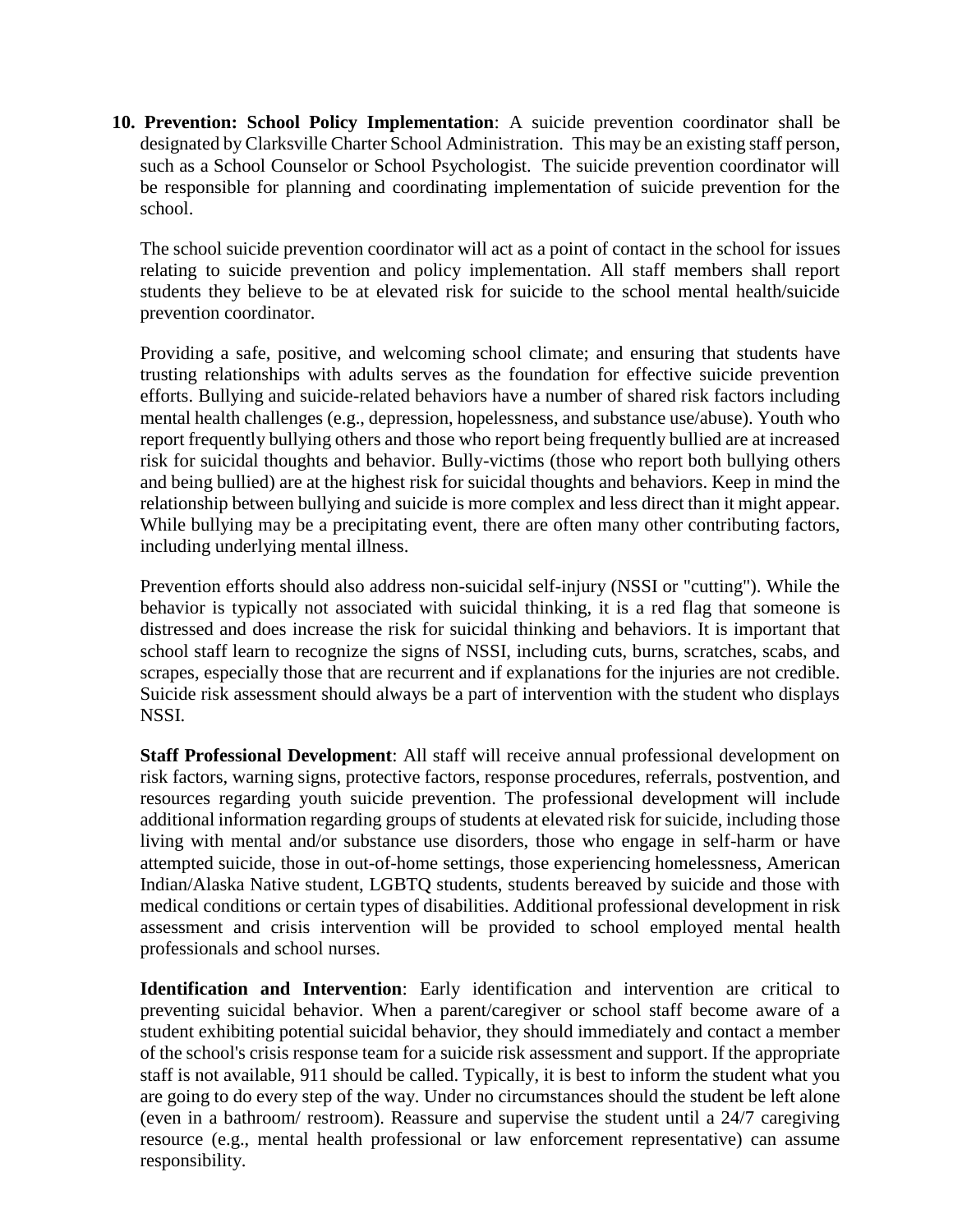**Designated members of the school crisis team should conduct a suicide risk assessment.**  The purpose of the assessment is to determine the level of risk and to identify the most appropriate actions to ensure the immediate and long-term safety and well-being of the student. This should be done by a team that includes a school-employed mental health professional.

**Caregiver notification is a vital part of suicide prevention.** The appropriate caregiver(s) must always be contacted when signs of suicidal thinking and behavior are observed. Typically, this is the student's parent(s); however, when child abuse is suspected protective services should be contacted. Even if a child is judged to be at low risk for suicidal behavior, schools may ask caregivers to sign a form to indicate that relevant information has been provided. Regardless, all caregiver notifications must be documented. Caregivers also provide critical information in determining level of risk. Whether a student is in imminent danger or not, it is strongly recommended that lethal means are (e.g., guns, poisons, medications, and sharp objects) are removed or made inaccessible.

**Refer to community services if warranted.** Referral options to 24-hour community-based services should be identified in advance. It is best to obtain a release from the primary caregiver to facilitate the sharing of information between the school and community agency.

**Help the parent/caregiver and/or school staff to develop with the student a safety plan.**  Helping the student to develop a written list of coping strategies and sources of support that can be of assistance when he or she is having thoughts of suicide (e.g., a safety plan) is recommended. Suicide prevention hotlines (e.g., 800-273-TALK) and the app MY3 (my3app.org) can be helpful elements of such a plan.

**Schools are legally responsible for documenting every step in the assessment and intervention process.** A documentation form for support personnel and crisis response team members should be developed to record all suicide intervention actions and caregiver communication. Student information must be kept confidential but there are exceptions to FERPA when safety is of concern. Staff responsible for the safety and welfare of the student should be provided with the information necessary to work with the student and preserve the safety. School staff members do not need clinical information about the student or a detailed history of his or her suicidal risk or behavior. Discussion among staff should be restricted to the student's treatment and support needs.

**Keep tabs on the rumor mill (including social media).** If you hear or see something credible, refer the student to a school-employed mental health professional or crisis response team member. At the same time, gossip about particular incidents and students should also be discouraged.

# *Please Remember:*

*If it seems that an individual is in immediate danger of hurting himself or herself:* Take the person to a hospital Emergency Room to be evaluated by a health professional.

*If the person refuses help:Call 9-1-1 for police evaluation of the individual.* If the person is a danger to self or others, the officer can transport the person to a hospital where he or she may be held.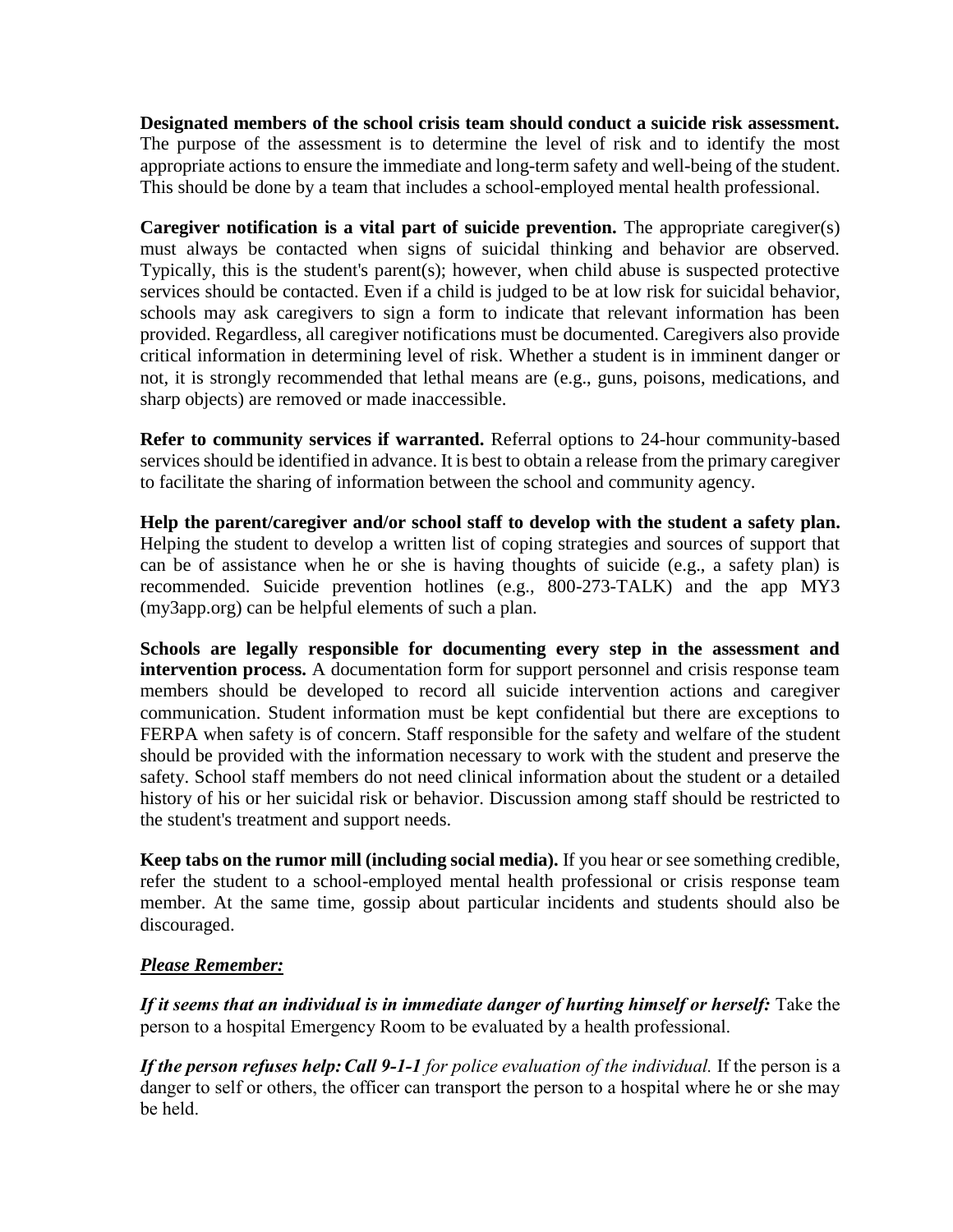**Postvention.** Following a suicide, school communities must strike a delicate balance. Students should have an opportunity to grieve, but in a way that does not glorifying, romanticizing or sensationalizing suicide, which may increase suicide risk for other students.

**Confirm facts.** Confirm the facts related to the death with the family and/or police. Inform other schools in the district with students related or close to the deceased. Contact the family to offer condolences, ask what the school can do to help, offer resources, and to discuss communication with the school community. Protect and gather the personal effects of the deceased for the family and/or the police. Pay close attention to other students (and staff) who may also be at risk of suicidal behavior.

**Resources needed.** In some situations, schools may have adequate resources to handle the aftermath of a suicide. However, it is critical that schools assess the impact of the suicide on the school community to determine the level of postvention support needed. Factors to consider include how well known the student was, if the suicide was public (e.g., occurred at a school event), and/or if the deceased had shared his/her suicidal intentions with others (particularly to large numbers of other students via social media). These factors generally increase the impact and thus the potential postvention needs of members of the school community.

**Contagion.** Suicide contagion occurs when suicidal behavior is imitated. The effect is strongest among adolescents: they appear to be more susceptible to imitative suicide than adults, largely because they may identify more readily with the behavior and qualities of their peers. Guilt, identification, and modeling are each thought to play a role in contagion. Sometimes suicide contagion can result in a cluster of suicides. Studies indicate that 1-5% of all suicides within this age group are due to contagion (100-200 teenage cluster suicides per year).

Suicide postvention strategies designed to minimize contagion include avoiding sensationalism or giving unnecessary attention to the suicide, avoiding glorifying or vilifying of suicide victims, and minimizing the amount of detail about the suicide shared with students.

If there appears to be contagion, school administrators should consider taking additional steps beyond the basic crisis response, including stepping up efforts to identify other students who may be at heightened risk of suicide, collaborating with community partners in a coordinated suicide prevention effort, and possibly bringing in outside experts.

**Memorials.** Memorials in particular run the risk of glamorizing suicide and should thus be implemented with great care. Living memorials are recommended such as making donations to a local crisis center, participating in an event that raises awareness about suicide prevention, or providing opportunities for service activities in the school that emphasize the importance of student's taking care of each other.

**Care for the caregiver.** It is important that administrators and crisis team members not underestimate the potential impact that a suicide can have on school staff members. School leaders should promote a culture in which both the students and the adults in the building feel comfortable asking for help and/or to take a break. Providing contact information and encouraging staff to meet their own mental health needs is an important first step in ensuring that staff are adequately supported.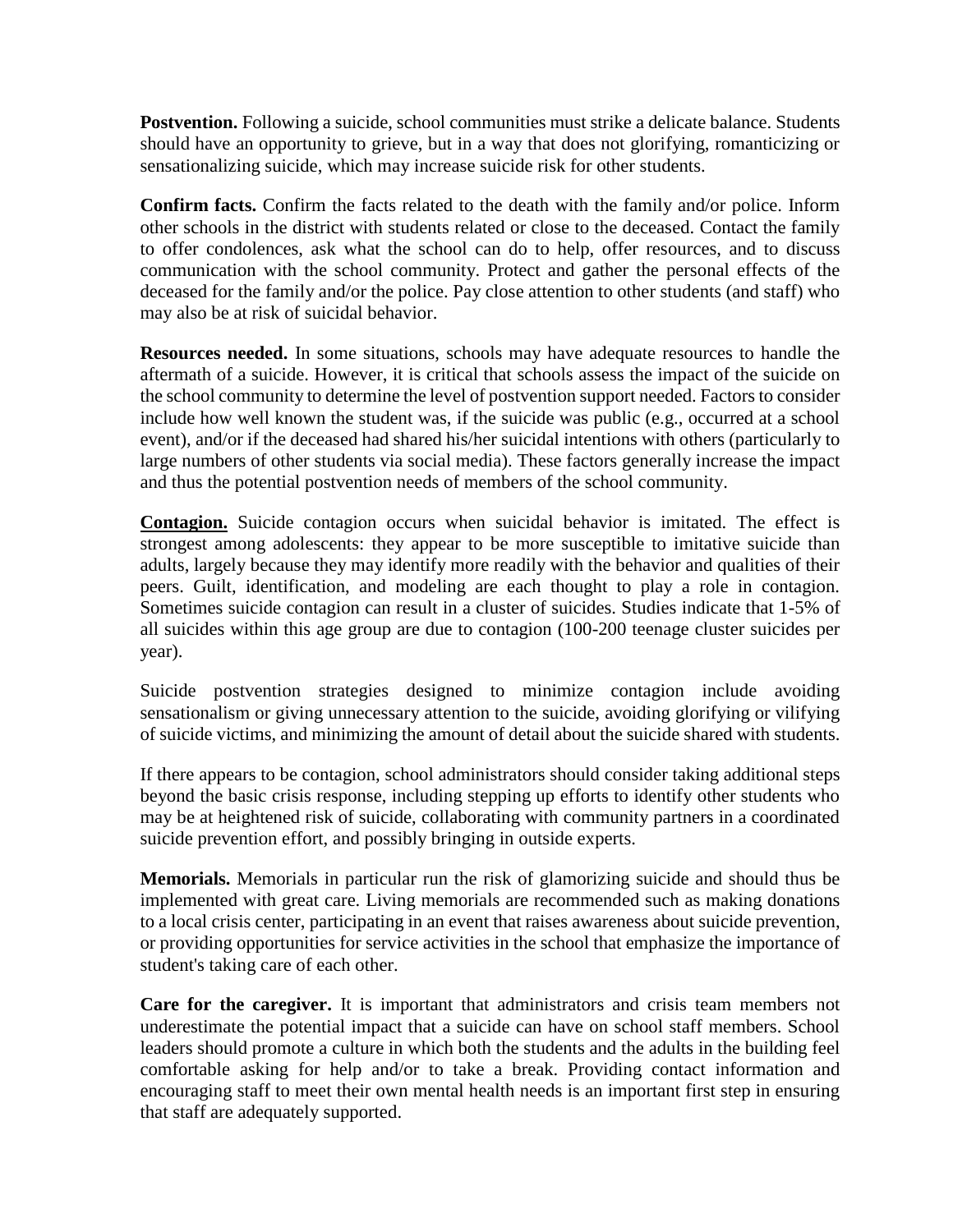**Grief**. Understanding the nature of grief can help us better cope with loss. Grief is a natural, healthy process that enables us to recover from terrible emotional wounds. Grief can affect our thinking, behavior, emotions, relationships, and health. People may experience sleeplessness, exhaustion, indigestion, lack of appetite, or memory lapses. Recognizing that these are common reactions to grief can help us minimize them by reaching out to friends, or joining a community support group.

The journey through grief has four phases:

- Shock In the days and weeks immediately following a devastating loss, common feelings include numbness and unreality, like being trapped in a bad dream.
- Reality As the fact of the loss takes hold, deep sorrow sets in, accompanied by weeping and other forms of emotional release. Loneliness and depression may also occur.
- Reaction Anger, brought on by feelings of abandonment and helplessness, may be directed toward family, friends, doctors, and the one who died or deserted us. Other typical feelings include listlessness, apathy, and guilt over perceived failures or unresolved personal issues.
- Recovery Finally, there is a gradual, almost imperceptible return to normalcy. This is a time of adjustment to the new circumstances in life.

These phases vary in duration for each person, so the school should not impose a timetable upon anyone. Some people need a year or two, while others may take less time. Holidays, anniversaries, and birthdays can trigger intense grief, especially the first year. Everyone grieves differently – depending on personality, religious beliefs, maturity, emotional stability, and cultural traditions.

The following steps should be implemented after a **mental health crisis** has happened:

- Treat every threat with seriousness and approach with a calm manner, make the student a priority;
- Listen actively and non-judgmental to the student. Let the student express his or her feelings;
- Acknowledge the feelings and do not argue with the student;
- Offer hope and let the student know they are safe and that help is provided. Do not promise confidentiality or cause stress;
- Keep close contact with the parents/guardians/caregivers and mental health professionals working with the student.

The following steps shall be implemented upon **re-entry to school after a suicide attempt**: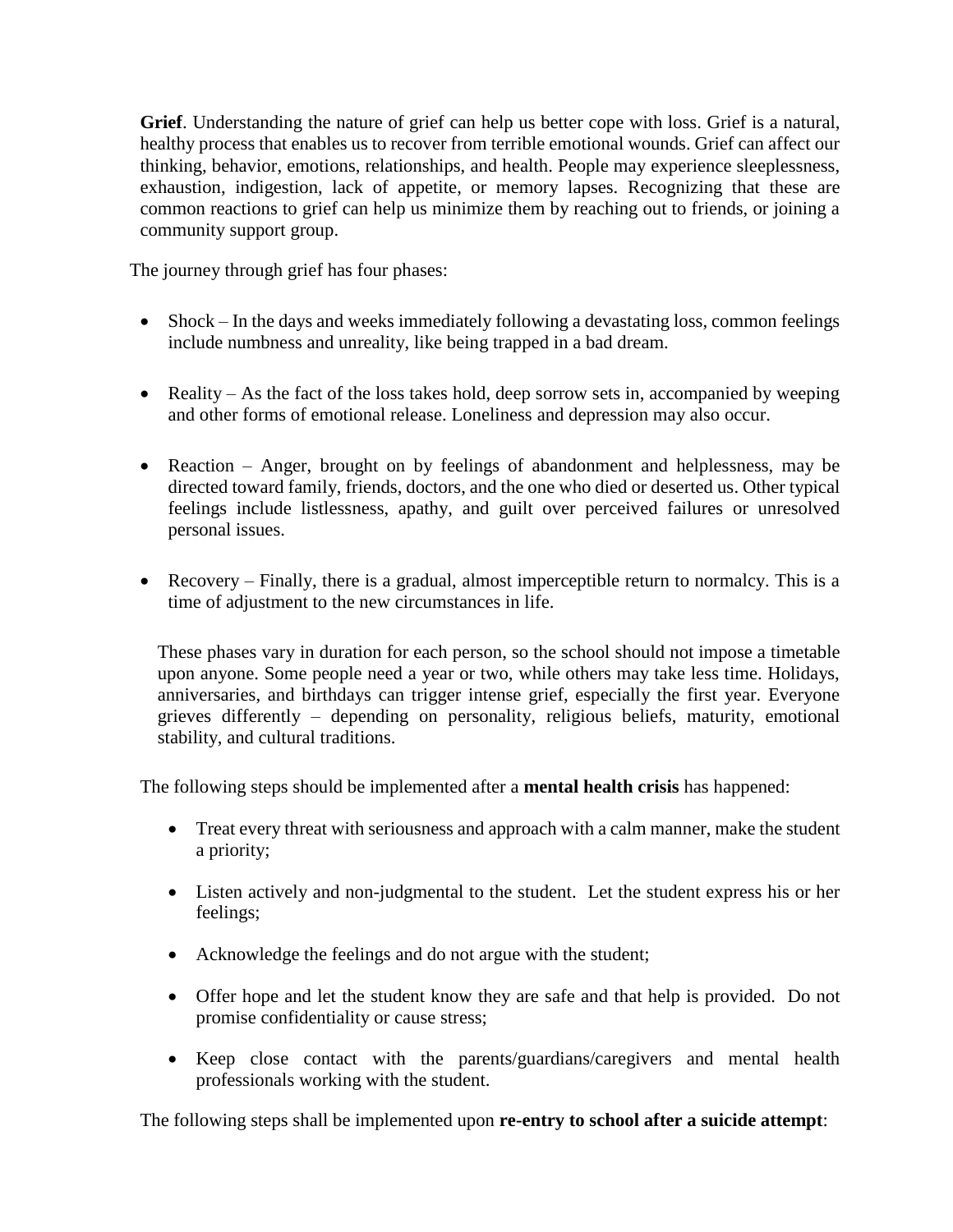- Obtain a written release of information signed by parents/guardians/caregivers and providers;
- Confer with student and parents/guardians/caregivers about any specific requests on how to handle the situation;
- Inform the student's teachers about possible days of absences;
- Allow accommodations for student to make up work (be understanding that missed assignments may add stress to student);
- Mental health professionals or trusted staff members should maintain ongoing contact to monitor student's actions and mood;
- Work with parents/guardians/caregivers to involve the student in an aftercare plan.

# **11. Resources for Parents, Students and Staff Members on Suicide Prevention:**

- **Parents as Partners: A Suicide Prevention Guide for Parents** is a booklet that contains useful information for parents/guardians/caregivers who are concerned that their children may be at risk for suicide. It is available from Suicide Awareness Voices of Education (SAVE). See the SAVE Web page at <https://www.save.org/product/parents-as-partners/>
- Sources of Strength: [https://sourcesofstrength.org](https://sourcesofstrength.org/)
- Know the Signs: [http://www.suicideispreventable.org](http://www.suicideispreventable.org/)
- **National Mental Health and Suicide Support Services:** The following are just a few places you can access listings for local mental health services in your area. Please call or visit their websites for details.
- **National Suicide Prevention Lifeline:** 1 (800) 273-TALK (800-273-8255)
- **Mental Health America (MHA):** www.mentalhealthamerica.net 1-800-969-6642
- **Mental Health Services Locator:** [www.mentalhealth.samhsa.gov/databases](http://www.mentalhealth.samhsa.gov/databases)
- **American Foundation for Suicide Prevention** [www.afsp.org](http://www.afsp.org/)
- **American Association for Suicide Prevention** [www.suicidology.org](http://www.suicidology.org/)
- **Center for Disease Control & Prevention** [www.cdc.gov/ViolencePrevention/suicide](http://www.cdc.gov/ViolencePrevention/suicide)
- **Healthy Place** [www.healthyplace.com](http://www.healthyplace.com/)
- **Jed Foundation** www.jedfoundation.org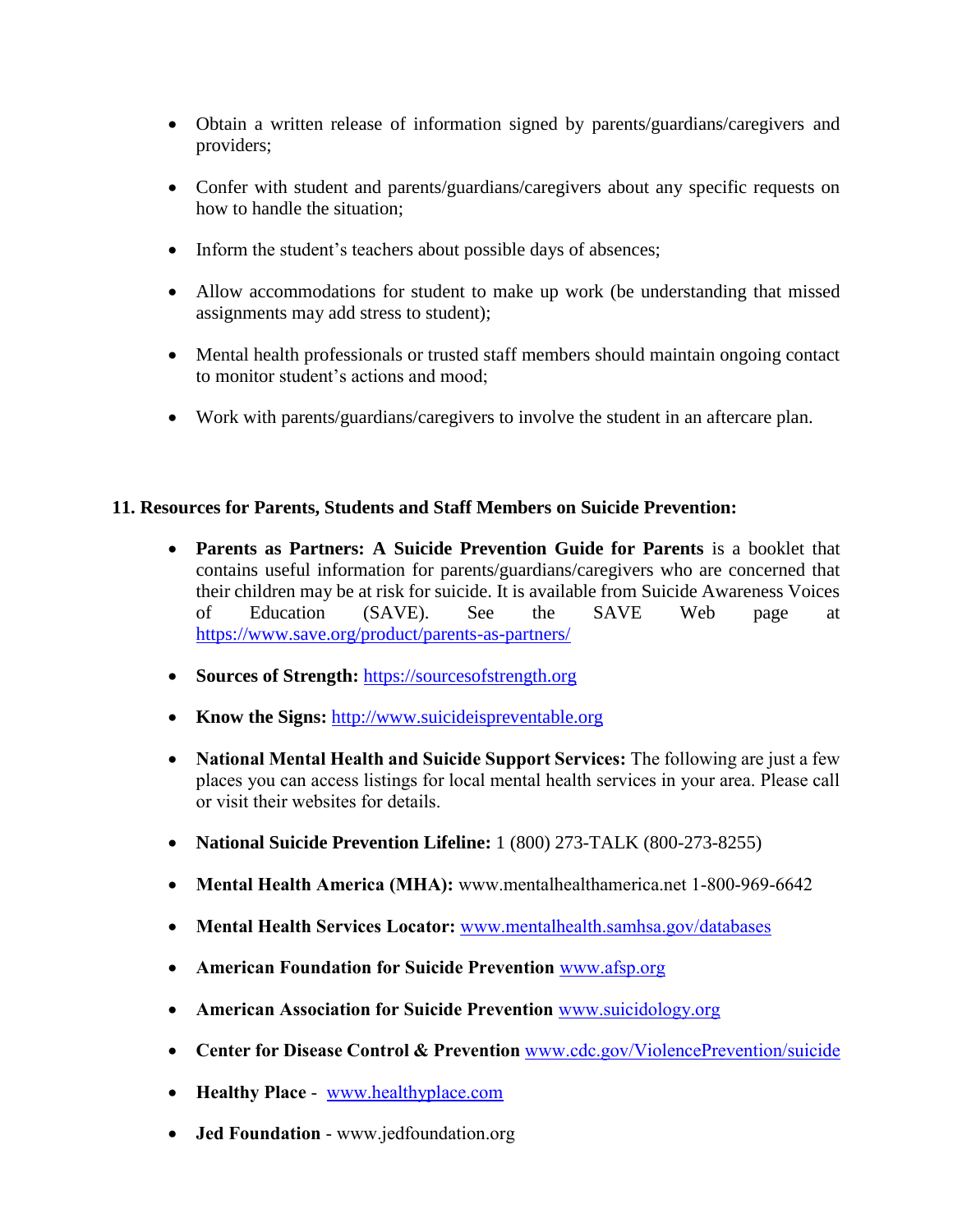- **National Federation of Families for Children's Mental Health** [www.ffcmh.org](http://www.ffcmh.org/)
- **National Alliance on Mental Illness (NAMI)** www.nami.org 1-800-950-NAMI (6264)
- **The Trevor Lifeline** www.thetrevorproject.org 1-866-488-7386
- **National Institute of Mental Health (NIMH) -** [www.nimh.nih.gov](http://www.nimh.nih.gov/)
- **Strength of US-** [www.strengthofus.org](http://www.strengthofus.org/)
- **Substance Abuse and Mental Health Services Administration (SAMHSA)**  [www.samhsa.gov/prevention/suicide.aspx](http://www.samhsa.gov/prevention/suicide.aspx)
- **Suicide Awareness Voices of Education (SAVE)** [www.save.org](http://www.save.org/)
- **Suicide Prevention Action Network USA** [www.spanusa.org](http://www.spanusa.org/)
- **Suicide Prevention Resource Center (SPRC) -** www.sprc.org

## **Book Resources for Parents: Mental Health and Resilience**

- Beardslee, William. Out of the Darkened Room: When a Parent is Depressed: Protecting the Children and Strengthening the Family. 2002.
- Rapee, Ronald et al. Helping your anxious child: A step by step guide. 2000.
- Manassis, Katharina & Levac, Anne Marie. Helping your teenager beat depression: A problem-solving approach for families. 2004.
- Lezine, DeQuincy and Brent, David. Eight Stories Up: An Adolescent Chooses Hope over Suicide. 2008.
- Bourne, Edward. The Anxiety & Phobia Workbook. 2005.
- Riera, Michael. Uncommon Sense for Parents with Teenagers. 2004.
- Phelan, Thomas. Surviving Your Adolescents: How to Manage and Let Go of Your 13-18 year olds.1998.
- Sachs, Brad. The Good Enough Child: How to Have an Imperfect Family and Be Totally Satisfied. 2001.
- Apter, Terri. The Confident Child: Raising Children to Believe in Themselves. 1997.
- Book Resources for Teens: Mental Health and Resilience
- Hipp, Earl. Fighting Invisible Tigers: A Stress Management Guide for Teens. 2008.
- Fox, Annie. Too Stressed to Think? A Teen Guide to Staying Sane When Life Makes You Crazy. 2005